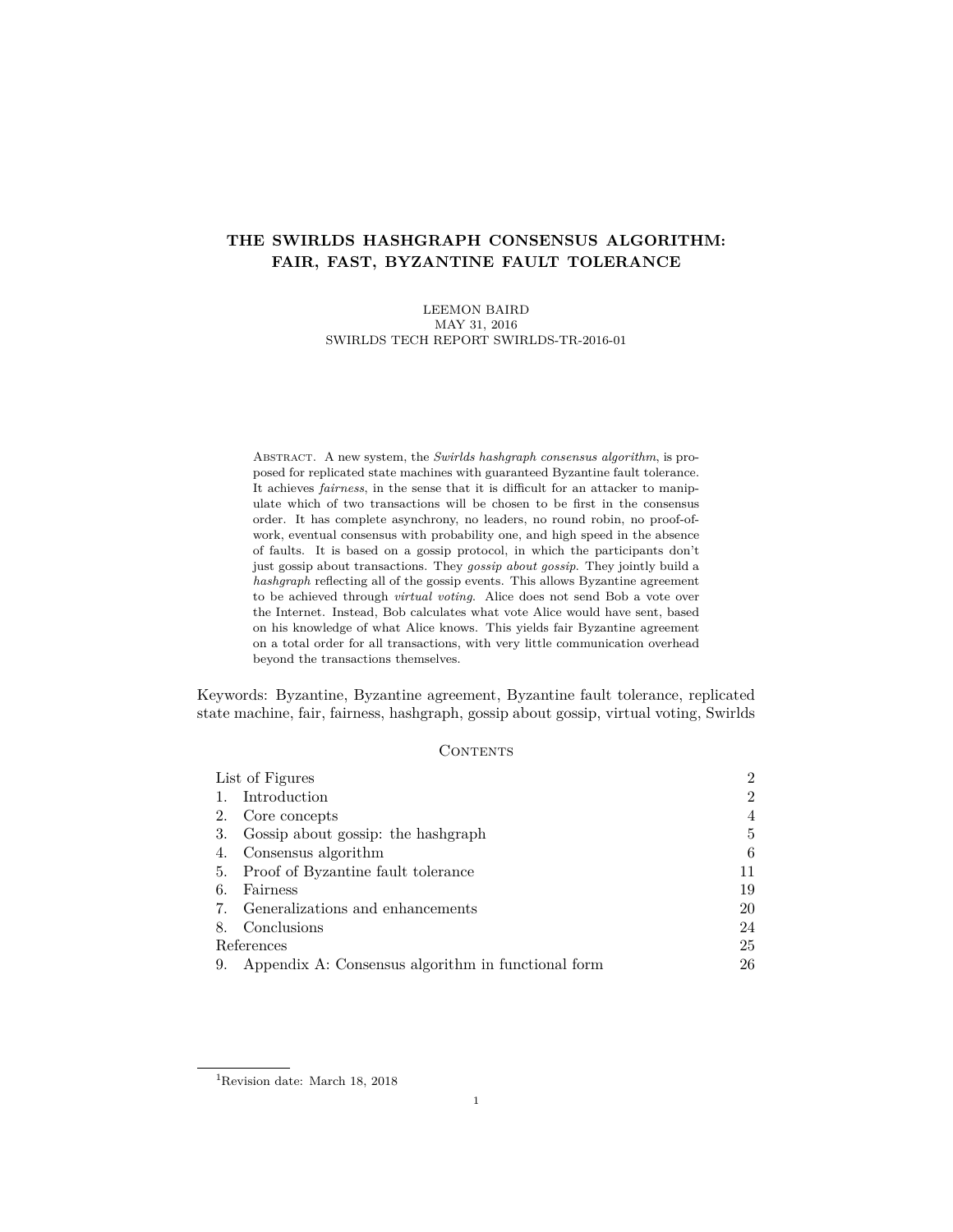## List of Figures

| $\mathbf{1}$ | Gossip history as a directed graph                    | 5  |
|--------------|-------------------------------------------------------|----|
| 2            | The hashgraph data structure                          | 7  |
| 3            | Illustration of strongly seeing.                      | 9  |
| 4            | Pseudocode: the Swirlds hashgraph consensus algorithm | 12 |
| 5            | Pseudocode: the divideRounds procedure                | 12 |
| 6            | Pseudocode: the decideFame procedure                  | 13 |
|              | Pseudocode: the final Order procedure                 | 14 |

## 1. INTRODUCTION

Distributed databases are often required to be replicated state machines with Byzantine fault tolerance. Some authors have used the term "Byzantine" in a weak sense, such as assuming that attackers will not collude, or that communication is weakly asynchronous [1]. In this paper, "Byzantine" will be used in the strong sense of its original definition  $[2]$ : up to just under  $1/3$  of the members can be attackers, they can collude, and they can delete or delay messages between honest members with no bounds on the message delays. The attackers can control the network to delay and delete any messages, though at any time, if an honest member repeatedly sends messages to another member, the attackers must eventually allow one through. It is assumed that secure digital signatures exist, so attackers cannot undetectably modify messages. It is assumed that secure hash functions exist, for which collisions will never be found. This paper proposes and describes the Swirlds hashgraph consensus algorithm, and proves Byzantine fault tolerance, under the strong definition.

No deterministic Byzantine system can be completely asynchronous, with unbounded message delays, and still guarantee consensus, by the FLP theorem [3]. But it is possible for a nondeterministic system to achieve consensus with probability one. The hashgraph consensus algorithm is completely asynchronous, is nondeterministic, and achieves Byzantine agreement with probability one.

Some systems, such as Paxos [4] or Raft [5] use a leader, which can make them vulnerable to large delays if an attacker launches a denial of service attack on the current leader [6]. Many systems can even be delayed by just a single bad client [7]. In fact, the latter paper suggests that systems with such vulnerabilities might better be described as "Byzantine fault survivable" rather than "Byzantine fault tolerant". Hashgraph consensus does not use a leader, and is resilient to denial of service attacks on small subsets of the members.

Other systems, such as Bitcoin, are based on proof-of-work blockchains [8]. This avoids all the above problems. However, such systems cannot be Byzantine, because a member never knows for sure when consensus has been achieved; they only have a probability of confidence that continues to rise over time. If two blocks are mined simultaneously, then the chain will fork until the community can agree on which branch to extend. If the blocks are added slowly, then the community can always add to the longer branch, and eventually the other branch will stop growing, and can be pruned and discarded because it is "stale". This leads to inefficiency, in the sense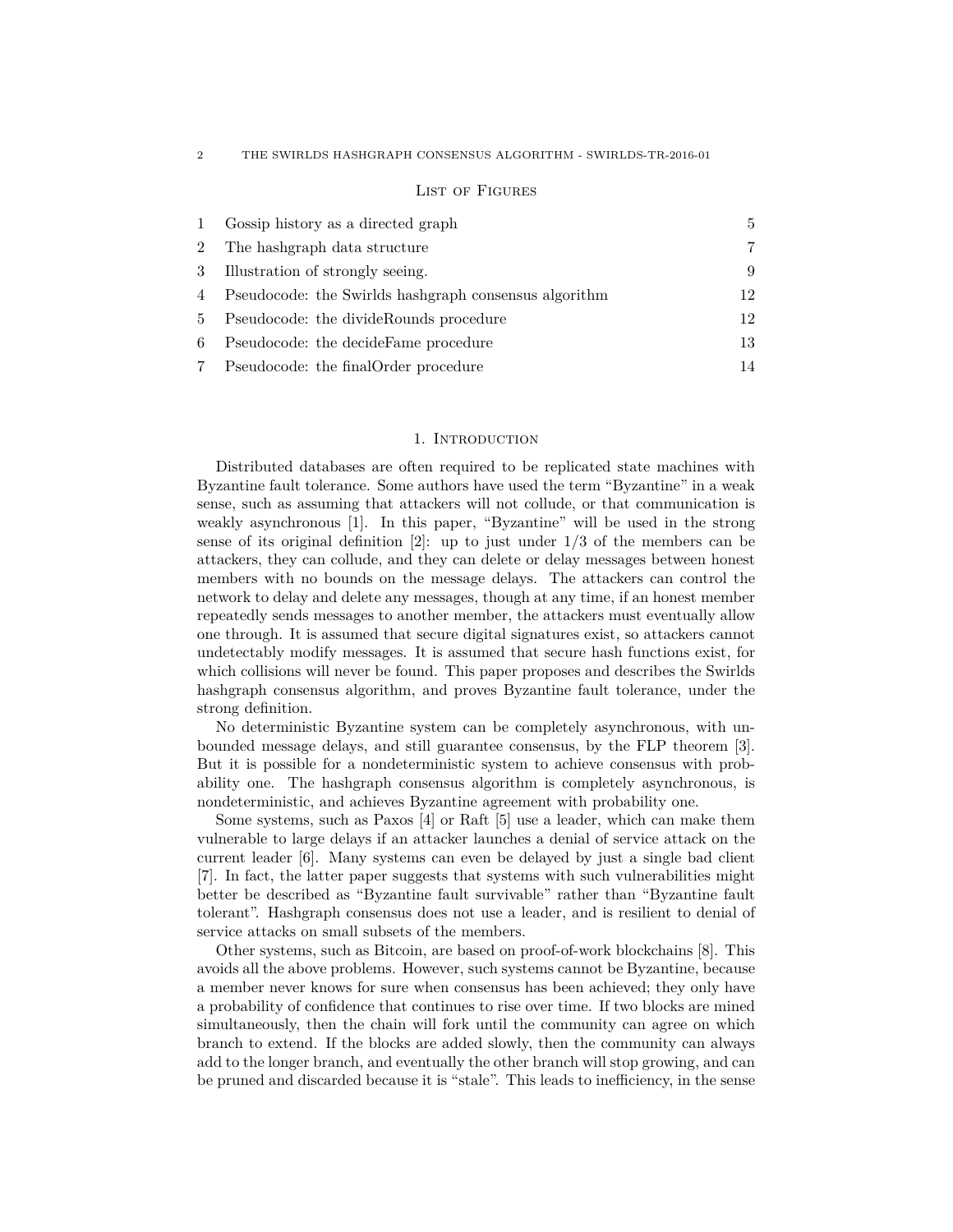that some blocks are mined properly, but discarded anyway. It also means that it is necessary to slow down how fast blocks are mined, so that the community can jointly prune branches faster than new branches sprout. That is the purpose of the proof-of-work. By requiring that the miners solve difficult computation problems to mine a block, it can ensure that the entire network will have sufficiently long delays between mining events, on average. The hashgraph consensus algorithm is equivalent to a block chain in which the "chain" is constantly branching, without any pruning, where no blocks are ever stale, and where each miner is allowed to mine many new blocks per second, without proof-of-work, and with 100% efficiency.

Proof-of-work blockchains also require that electricity be wasted on extra computations, and perhaps that expensive mining rigs be bought. A proof-of-expired-time system [9] can avoid the wasted electricity (though perhaps not the cost of mining rigs) by using trusted hardware chips that delay for long periods, as if they were doing proof-of-work computations. However, that requires that all participants trust the company that created the chip. Such trust in chip venders exists in some situations, but not in others, such as when FreeBSD was changed to not rely solely on the hardware RDRAND instruction for secure random numbers, because "we cannot trust them any more" [10].

Byzantine agreement systems have been developed for Byzantine agreement that avoid the above problems. These systems typically exchange many messages for the members to vote. For *n* members to decide a single YES/NO question, some systems can require  $O(n)$  messages to be sent across the network. Other systems can require  $O(n^2)$ , or even  $O(n^3)$  messages crossing the network per binary decision [11]. An algorithm for a single YES/NO decision can then be extended to deciding a total order on a set of transactions, which may further increase the vote traffic. Hashgraph sends no votes at all over the network, because all voting is virtual.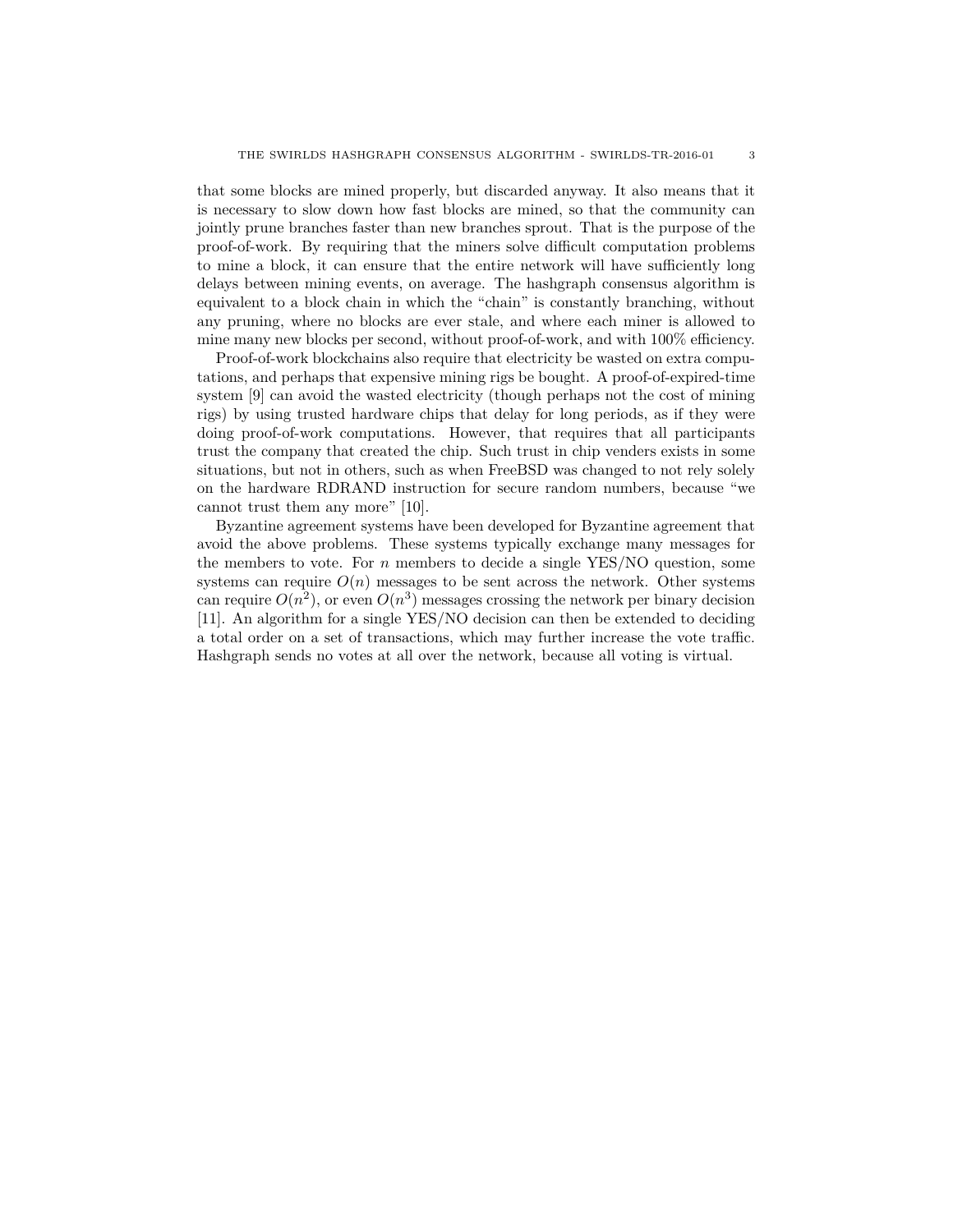## 2. Core concepts

The hashgraph consensus algorithm is based on the following core concepts.

- *Transactions* any member can create a signed transaction at any time. All members get a copy of it, and the community reaches Byzantine agreement on the order of those transactions.
- *Fairness* it should be difficult for a small group of attackers to unfairly influence the order of transactions that is chosen as the consensus.
- *Gossip* information spreads by each member repeatedly choosing another member at random, and telling them all they know
- *Hashgraph* a data structure that records who gossiped to whom, and in what order.
- *Gossip about gossip* the hashgraph is spread through the gossip protocol. The information being gossiped is the history of the gossip itself, so it is "gossip about gossip". This uses very little bandwidth overhead beyond simply gossiping the transactions alone.
- *Virtual voting* every member has a copy of the hashgraph, so Alice can calculate what vote Bob *would have* sent her, if they had been running a traditional Byzantine agreement protocol that involved sending votes. So Bob doesn't need to actually her the vote. Every member can reach Byzantine agreement on any number of decisions, without a single vote ever being sent. The hashgraph alone is sufficient. So zero bandwidth is used, beyond simply gossiping the hashgraph.
- *Famous witnesses* The community could put a list of *n* transactions into order by running separate Byzantine agreement protocols on  $O(n \log n)$ different yes/no questions of the form "did event *x* come before event *y*?" A much faster approach is to pick just a few events (vertices in the hashgraph), to be called *witnesses*, and define a witness to be *famous* if the hashgraph shows that most members received it fairly soon after it was created. Then it's sufficient to run the Byzantine agreement protocol only for witnesses, deciding for each witness the single question "is this witness famous?" Once Byzantine agreement is reached on the exact set of famous witnesses, it is easy to derive from the hashgraph a fair total order for all events.
- *Strongly seeing* given any two vertices *x* and *y* in the hashgraph, it can be immediately calculated whether *x* can strongly see *y*, which is defined to be true if they are connected by multiple directed paths passing through enough members. This concept allows the key lemma to be proved: that if Alice and Bob are both able to calculate Carol's virtual vote on a given question, then Alice and Bob get the same answer. That lemma forms the foundation for the rest of the mathematical proof of Byzantine agreement with probability one.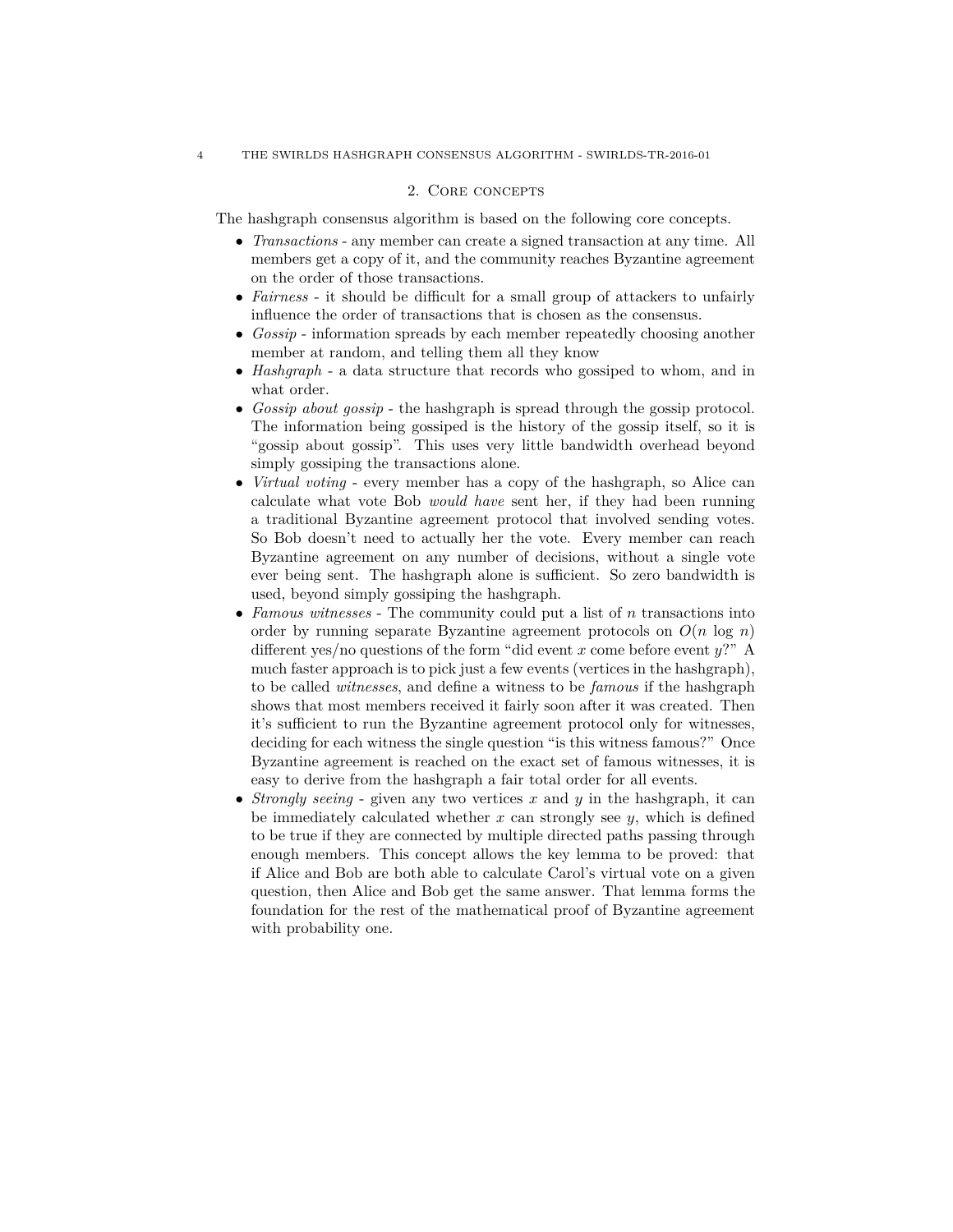

FIGURE 1. Gossip history as a directed graph. The history of any gossip protocol can be represented by a graph where each member is one column of vertices. When Alice receives gossip from Bob, telling her everything he knows, that gossip event is represented by a vertex in the Alice column, with two edges going downward to the immediately-preceding gossip events by Alice and Bob.

#### 3. Gossip about gossip: the hashgraph

Hashgraph consensus uses a gossip protocol. This means that a member such as Alice will choose another member at random, such as Bob, and then Alice will tell Bob all of the information she knows so far. Alice then repeats with a different random member. Bob repeatedly does the same, and all other members do the same. In this way, if a single member becomes aware of new information, it will spread exponentially fast through the community until every member is aware of it.

The history of any gossip protocol can be illustrated by a directed graph like Figure 1. Each vertex in the Alice column represents a gossip event. For example, the top event in the Alice column represents Bob performing a gossip sync to Alice in which Bob sent her all of the information that he knew. That vertex has two downward edges, connecting to the immediately-preceding gossips for Alice and Bob. Time flows up the graph, so lower vertices represent earlier events in history. In a typical gossip protocol, a diagram such as this is merely used to discuss the protocol; there is no actual graph like that stored in memory anywhere.

In hashgraph consensus, that graph is an actual data structure. Figure 2 illustrates this data structure. Each *event* (vertex) is stored in memory as a sequence of bytes, signed by its creator. For example, one event by Alice (red) records the fact that Bob performed a gossip sync in which he sent her everything he knew. This event is created by Alice and signed by her, and contains the hashes of two other events: her last event and Bob's last event prior to that gossip sync. The red event can also contain a *payload* of any transactions that Alice chooses to create at that moment, and perhaps a timestamp which is the time and date that Alice claims to have created it. The other ancestors of that event (gray) are not contained within it, but are determined by the set of cryptographic hashes. Data structures with graphs of hashes have been used for other purposes, such as in Git where the vertices are versions of a file tree, and the edges represent changes. But Git stores no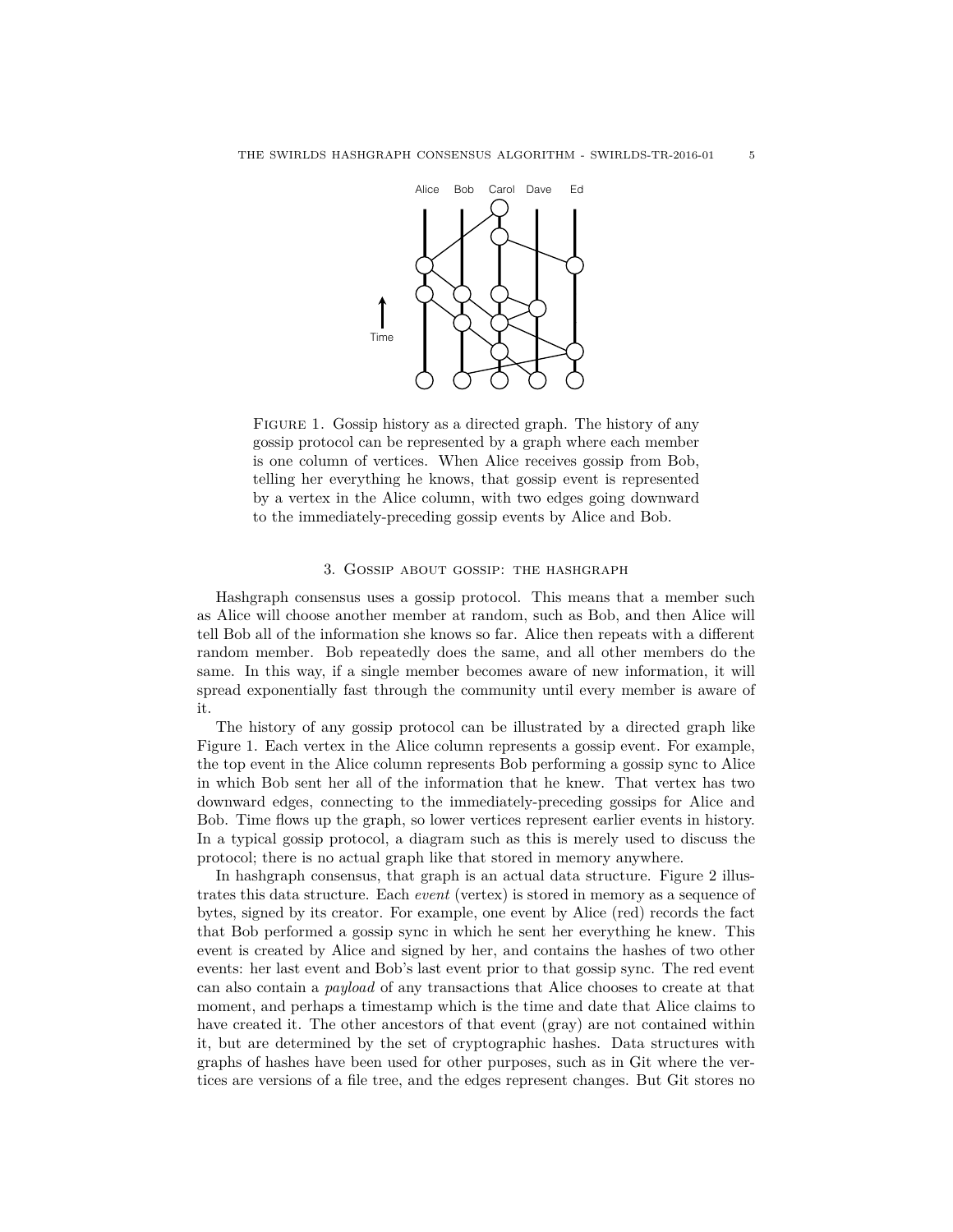record of how members communicated. The hashgraph is for a different purpose. It records the history of how the members communicated.

Gossip protocols are widely used to transfer a variety of types of information. They can involve gossiping about user identities, or gossiping about transactions, or gossiping about blockchain blocks, or gossiping about any other information that needs to be distributed. But what if the protocol were to gossip about gossip? What if the members were gossiping to transfer the hashgraph itself? When Bob gossiped to Alice, he would give her all of the events which he knew and she did not.

Gossiping a hashgraph gives the participants a great deal of information. If a new transaction is placed in the payload of an event, it will quickly spread to all members, until every member knows it. Alice will learn of the transaction. And she will know exactly when Bob learned of the transaction. And she will know exactly when Carol learned of the fact that Bob had learned of that transaction. Deep chains of such reasoning become possible when all members have a copy of the hashgraph. As the hashgraph grows upward, the different members may have slightly different subsets of the new events near the top, but they will quickly converge to having exactly the same events lower down in the hashgraph. Furthermore, if Alice and Bob happen to both have a given event, then they are guaranteed to also both have all its ancestors. And they will agree on all the edges in the subgraph of those ancestors. All of this allows powerful algorithms to run locally, including for Byzantine fault tolerance.

This power comes with very little communication overhead. If a community is simply gossiping signed transactions that they create, there is a certain amount of bandwidth required. If they instead gossip a hashgraph, and if there are enough transactions that a typical event contains at least one transaction, then the overhead is minimal. Instead of Alice signing a transaction she creates, she will sign the event she creates to contain that transaction. Either way, she is only sending one signature. And either way, she must send the transaction itself. The only extra overhead is that she must send the two hashes. But even that can be greatly compressed. In figure 2, Alice will not send Carol the red event until Carol already has all its earlier ancestors (either from Alice, or from an earlier sync with someone else). So Alice does not need to send the two hashes of the two blue parent events. It is sufficient to tell Carol that this event is the next one by Alice, and that its other-parent is the third one by Bob. With appropriate compression, this can be sent in very few bytes, adding only a few percent to the size of the message being sent.

## 4. Consensus algorithm

It is not enough to ensure that every member knows every event. It is also necessary to agree on a linear ordering of the events, and thus of the transactions recorded inside the events. Most Byzantine fault tolerance protocols without a leader depend on members sending each other votes. So for *n* members to agree on a single YES/NO question might require  $O(n^2)$  voting messages to be sent over the network, as every member tells every other member their vote. Some of these protocols require receipts on votes sent to everyone, making them  $O(n^3)$ . And they may require multiple rounds of voting, which further increases the number of voting messages sent.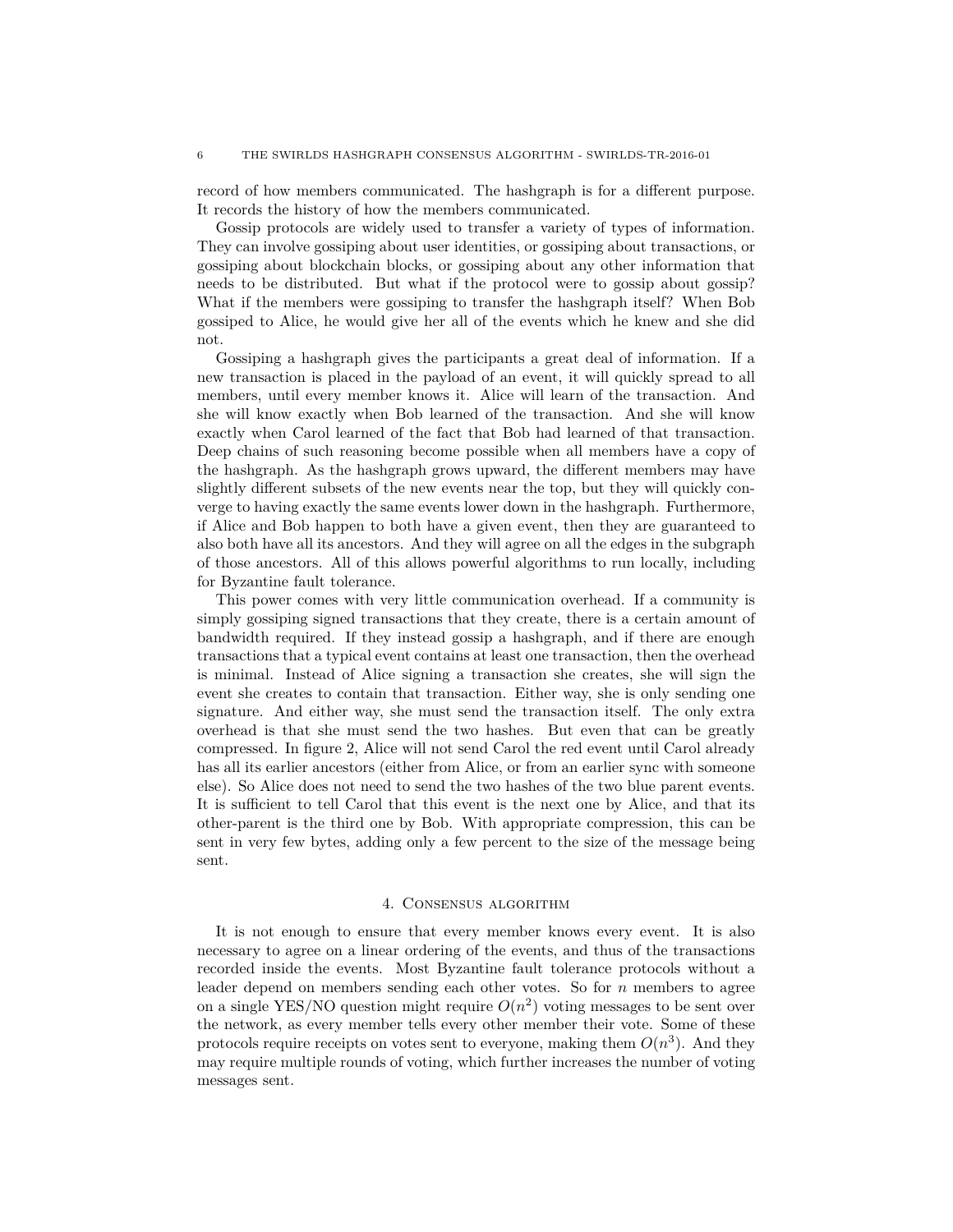

Figure 2. The hashgraph data structure. Alice creates an *event* (red) recording the occurrence of Bob doing a gossip sync to her and telling her everything he knows. The event contains a hash of two parent events (blue): the self-parent (dark blue) by the same creator Alice, and the other-parent (light blue) by Bob. It also contains a payload of any new transactions that Alice chooses to create at that moment, and a digital signature by Alice. The other ancestor events (gray) are not stored in the red event, but they are determined by all the hashes. The other self-ancestors (dark gray) are those reachable by sequences of self-parent links, and the others (light gray) are not.

Hashgraph consensus does not require any votes to be sent. Every member has a copy of the hashgraph. If Alice and Bob both have the same hashgraph, then they can calculate a total order on the events according to any deterministic function of that hashgraph, and they will both get the same answer. Therefore, consensus is achieved, even without sending vote messages.

Of course, Alice and Bob may not have exactly the same hashgraph at any given moment. They will typically match in the older events. But for the very recent events, each may have events that the other has not yet seen. Furthermore, there may occasionally be a new event released to the community that should be placed in a lower (earlier) location in the hashgraph. The hashgraph consensus algorithm deals with these issue using a system that is best thought of as *virtual voting*.

Suppose Alice has hashgraph *A* and Bob hash hashgraph *B*. These hashgraphs may be slightly different at any given moment, but they will always be *consistent*. Consistent means that if *A* and *B* both contain event *x*, then they will both contain exactly the same set of ancestors for *x*, and will both contain exactly the same set of edges between those ancestors. If Alice knows of *x* and Bob does not, and both of them are honest and actively participating, then we would expect Bob to learn of *x* fairly quickly, through the gossip protocol. The consensus algorithm assumes that will happen eventually, but does not make any assumptions about how fast it will happen. The protocol is completely asynchronous, and does not make assumptions about timeout periods, or the speed of gossip, or the rate at which progress is made.

Alice will calculate a total order on the events in *A* by calculating a series of *elections*. In each election, some of the events in *A* will be considered to cast a *vote*, and some of the events in *A* will be considered to receive that vote. Alice will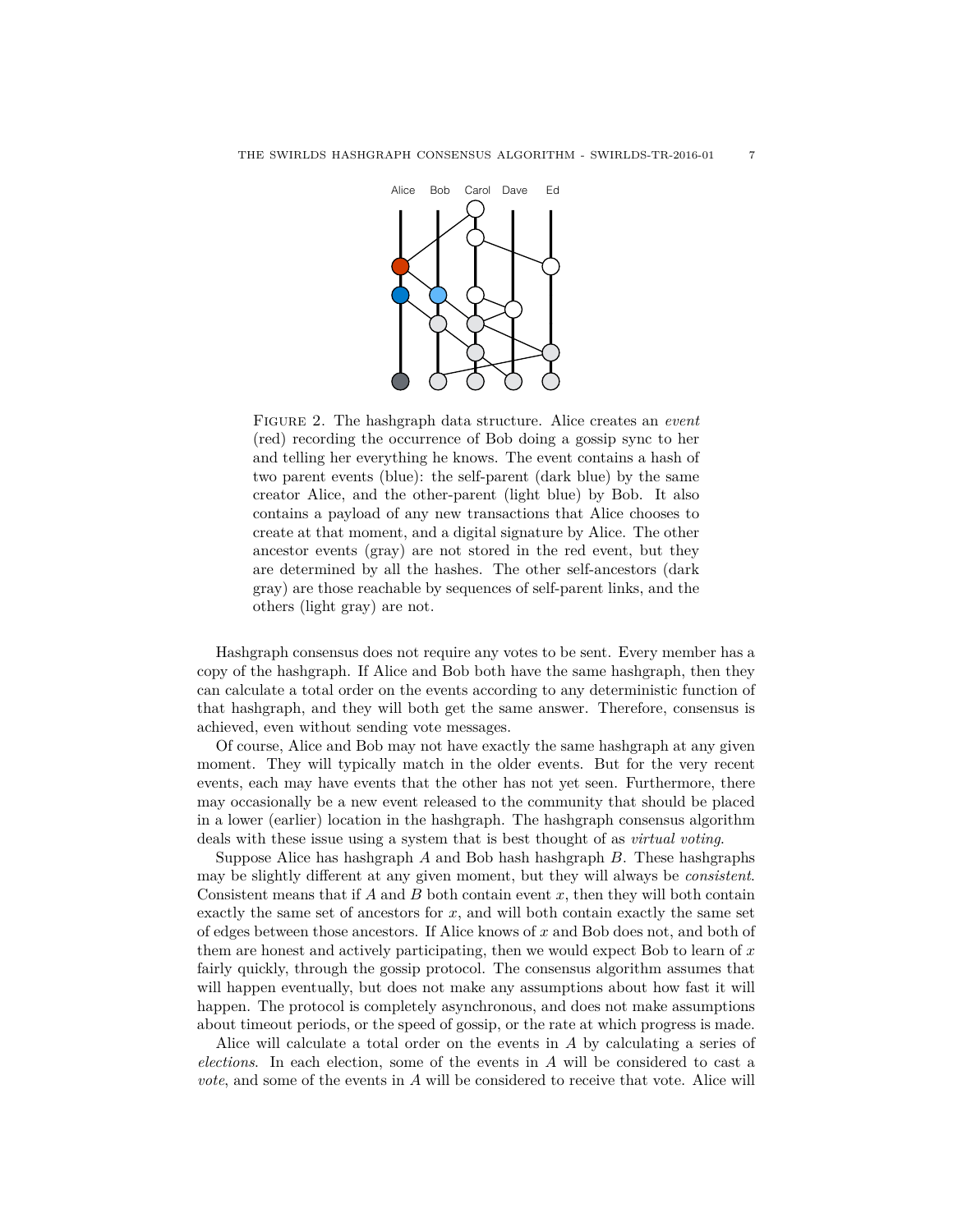calculate multiple elections, and a given event might participate in some elections but not others, and might cast different votes in different elections. If the event was created by Bob, we will talk of Bob voting a certain way in a given election. But the actual member Bob is not involved. This is purely a calculation that Alice is performing locally, where she is calculating what vote Bob *would have* sent her, if the real Bob were actually sending votes over the internet to her.

This virtual voting has several benefits. In addition to saving bandwidth, it ensures that members always calculate their votes according to the rules. If Alice is honest, she will calculate virtual votes for the virtual Bob that are honest. Even if the real Bob is a cheater, he cannot attack Alice by making the virtual Bob vote incorrectly.

Bob can try to cheat in a different way. Suppose Bob creates an event *x* with a certain self-parent hash pointing to his previous event *z*. Then Bob creates a new event *y*, but gives it a self-parent hash of *z*, instead of giving it a self-parent hash of *x* as he should. This means that the events by Bob in the hashgraph will no longer be a chain, as they should be. They will now be a tree, because he has created a *fork*. If Bob gossips *x* to Alice and *y* to Carol, then for a while, Alice and Carol may not be aware of the fork. And Alice may calculate a virtual vote for *x* that is different from Carol's virtual vote for *y*. So it is possible for a fork to be spread across consistent hashgraphs. In this case, there may be a moment when Alice has a hashgraph containing *x* but not *y*, and Carol has a hashgraph with *y* and not *x*, and so a fork exists, but neither member is yet aware of the fact that it is a fork.

The hashgraph consensus algorithm prevents this attack by using the concept of one state *seeing* another, and the concept of one state *strongly seeing* another. These are based on definitions of *ancestor* and *self-ancestor* such that every event is considered to be both an ancestor and self-ancestor of itself.

If Bob creates two events *x* and *y*, neither of which is a self-ancestor of the other, then Bob has cheated by forking. If some event *w* has *x* as an ancestor but doesn't have *y* as an ancestor, then the event *w* can *see* event *x*. However, if both *x* and *y* are ancestors of *w*, then *w* is defined to not see either of them, nor any other event by the same creator. In other words, *w* can see *x* if *x* is known to it, and no forks by that creator are known to it.

If there are *n* members  $(n > 1)$ , then an event *w* can *strongly see* an event *x*, if *w* can see more than  $2n/3$  events by different members, each of which can see *x*. This concept is illustrated in Figure 3. Four copies of the same hashgraph are shown, each with a different event on the bottom row colored orange. In (d), the yellow event at the top can see 4 red events by different members, each of which can see the orange event at the bottom. This is also true in  $(a)$ ,  $(b)$ , and  $(c)$ , with (a) actually having 5 red events. But only 4 are needed for strongly seeing, because this example has  $n = 5$  members, and the least integer greater than  $2n/3$  is 4.

This concept allows an agreement protocol to achieve Byzantine fault tolerance without any actual voting, just through local virtual voting.

In virtual voting, when event *x* votes on some YES/NO question (e.g., whether some other event is famous), the vote is calculated purely as a function of the ancestors of *x*. That vote is only considered to be sent from *x* to its descendant event *w* if *w* can strongly see *x*. It is proved in section 5 that if *x* and *y* are on different branches of an illegal fork, then *w* can strongly see at most one of *x* and *y*, but not both. Furthermore, if hashgraphs *A* and *B* are consistent, then it is not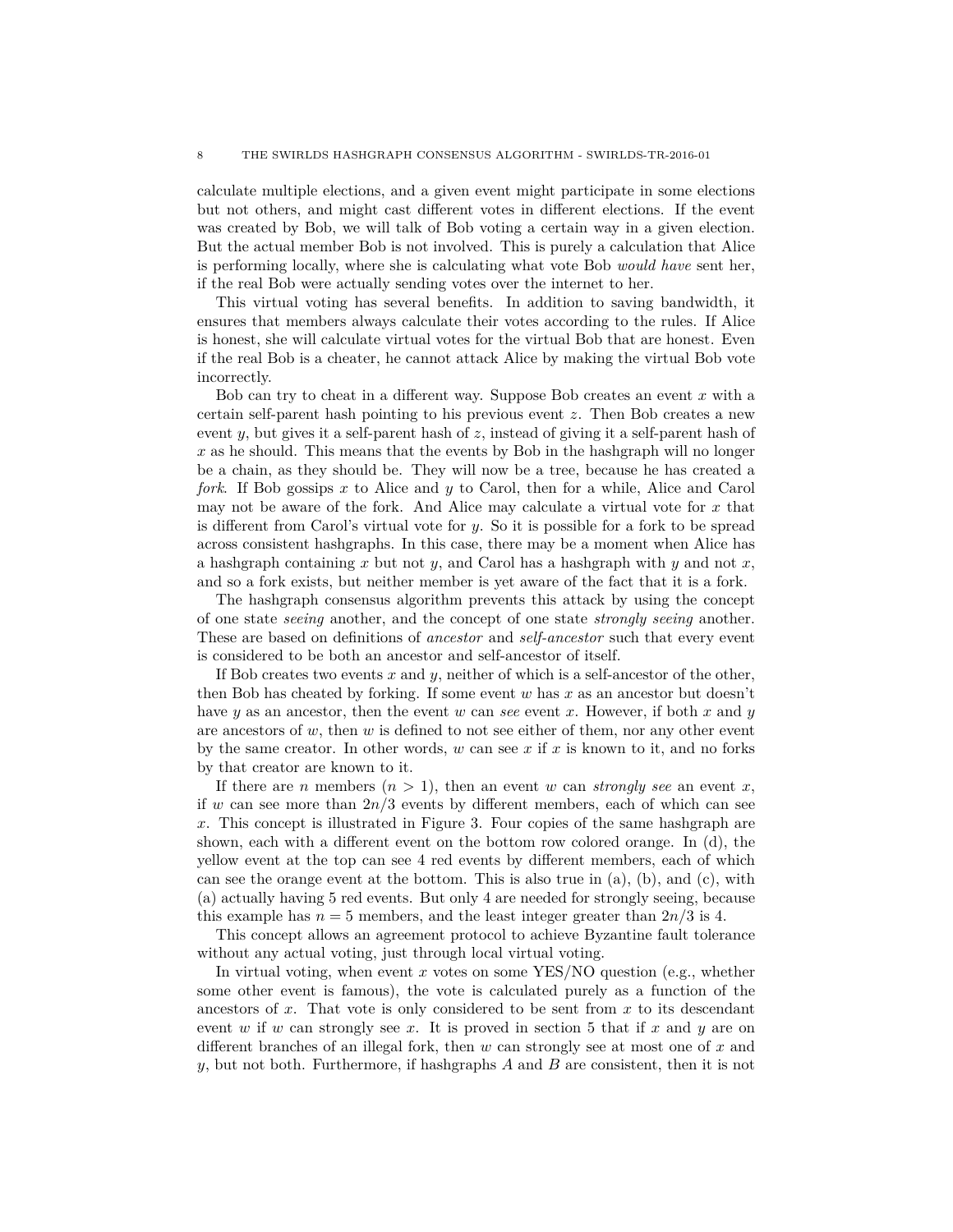

Figure 3. Illustration of strongly seeing. In each hashgraph, the yellow event at the top can *strongly see* one of the orange events on the bottom row. There are  $n = 5$  members, so the least integer greater than  $2n/3$  is 4. In (d), one event (orange) is an ancestor of each of 4 intermediate events by different creators (red), each of which is an ancestor of the yellow event. Therefore, the yellow event can strongly see the orange event. Each of the other hashgraphs is colored to show the same for a different orange event on the bottom row, which the yellow event see through at least 4 red events. If all 4 orange events and both parents of the yellow event have a created round of *r*, then yellow is created in round  $r + 1$ , because it can strongly see more than 2*n/*3 witnesses created by different members in round *r*. Note that every event is defined to be both an *ancestor* and a *self-ancestor* of itself.

possible for one event to strongly see *x* in *A* and another event strongly see *y* in *B*. That lemma is the cornerstone of the Byzantine proof. It ensures that even if an attacker tries to cheat by forking, they will still be unable to cause different members to decide on different orders. Historically, some Byzantine agreement algorithms have required members to send out "receipts" to everyone for each vote they receive, to defend against Alice sending inconsistent votes to Bob and Carol. There are some similarities between that attack and a hashgraph forking attack, and between the use of receipts and the use of strongly seeing.

Given those definitions, the complete hashgraph consensus protocol can be given by the algorithms in Figures 4, 5, 6, and 7.

The main algorithm in Figure 4 shows that the communication is very simple: Alice randomly picks another member Bob, and gossips to him all the events that she knows. Bob then creates a new event to record the fact of that gossip.

That simple gossip protocol is sufficient for Byzantine Fault Tolerance and correctness. But it can be extended in various ways to improve efficiency.For example, Alice and Bob might tell each other which events they already know, then Alice sends Bob all the events that she knows that he doesn't. The protocol might require that Alice send those events in topological order, so Bob will always have an event's parents before receiving the event. The protocol might even say that after Alice syncs to Bob, then Bob will immediately sync back to Alice. Multiple syncs can happen at once, so Alice might be syncing to several members at the same time several members are syncing to her. These and other optimizations can all be used, but this simple one is sufficient.

After each sync, the member calls the three procedures to determine the consensus order for as many events as possible. These involve no communication; purely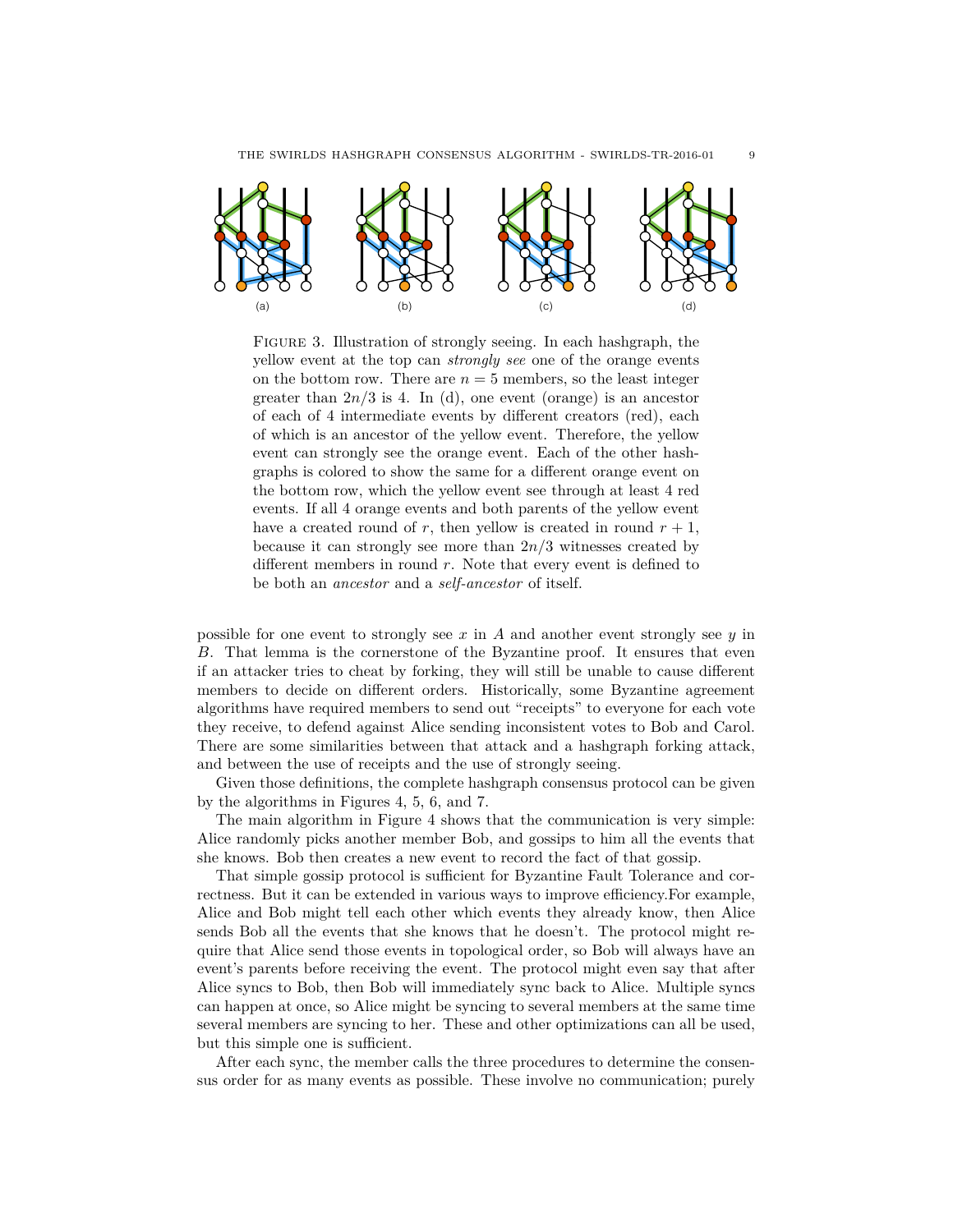local computations are sufficient. In these procedures, each *for* loop visits events in *topological order*, where an event is always visited after its parents. In the first *for* loop of the algorithm, if x is the first event in all of history, then it won't have parents or previous rounds, so it should be set to x.round=1 and x.witness=TRUE. The algorithm also uses a constant *n*, which is the number of members in the entire population  $(n > 1)$ , and c, which is a small integer constant greater than 2, such as  $c = 10$ . In the following algorithm, Byzantine agreement is guaranteed with probability one.

It is useful to define a round number for each event as a function of its ancestors. In divideRounds (Figure 5), every known event is assigned an integer *round number* (definition 5.2) as a function of the round numbers of its ancestors. The hashgraphs in Figure 3 show how this is done. If all the events on the bottom row were round *r*, then all the rest of the events in those figures would also be round *r*, except for the yellow event, which would be round  $r + 1$ . The yellow event is advanced to the next round,  $r + 1$ , because it is able to strongly see more than  $2n/3$  events from round *r*. The first event in history is defined to be round 1, so all future rounds are determined by this. Every event will eventually have both a *round created* and a *round received* number. The round created is also called the *round* or *round number*.

For any given member, the first event they create in each round is called a *witness*. It is only the witness events that send and receive the virtual votes. This occurs in the decideFame procedure shown in Figure 6. This procedure is where the Byzantine agreement occurs. For each witness, it decides whether it is *famous*. A witness is famous if many of the witnesses in the next round can see it, and it is not famous if many can't. The Byzantine agreement protocol runs an election for each witness, to determine if it is famous. For a witness  $x$  in round  $r$ , each witness in round  $r + 1$  will vote that x is famous if it can see it. If more than  $2n/3$  agree on whether it is famous, then the community has decided, and the election is over. If the vote is more balanced, then it continues for as many rounds as necessary, with each witness in a normal round voting according to the majority of the witnesses that it can strongly see in the previous round. To defend against attackers who can control the internet, there are periodic *coin rounds* where witnesses can vote pseudorandomly. This means that even if an attacker can control all the messages going over the internet to keep the votes carefully split, there is still a chance that the community will randomly cross the 2*n/*3 threshold. And so agreement is eventually reached, with probability one.

In Figure 6, the algorithm would continue to work if the line *"if*  $d=1$ *"* were changed to *"if d=2"*. In that revised algorithm, each election would start one round later. It would even continue to work if the two were combined in the following hybrid algorithm. In each round, first run all its elections with the *"d=1"* check. If the fame of every witness in that round is decided, and 2*n/*3 or fewer members created famous witnesses in that round, then the elections for just that round are all re-run, using a  $d = 2$  check. For this hybrid algorithm, all of the theorems in this paper would continue to be true, including the proof of Byzantine Fault Tolerance. For rounds that trigger the new elections, the time to consensus would increase slightly (by perhaps 20%). But that would happen very rarely in practice, and when it did, it might increase the number of famous witnesses, to ensure fairness.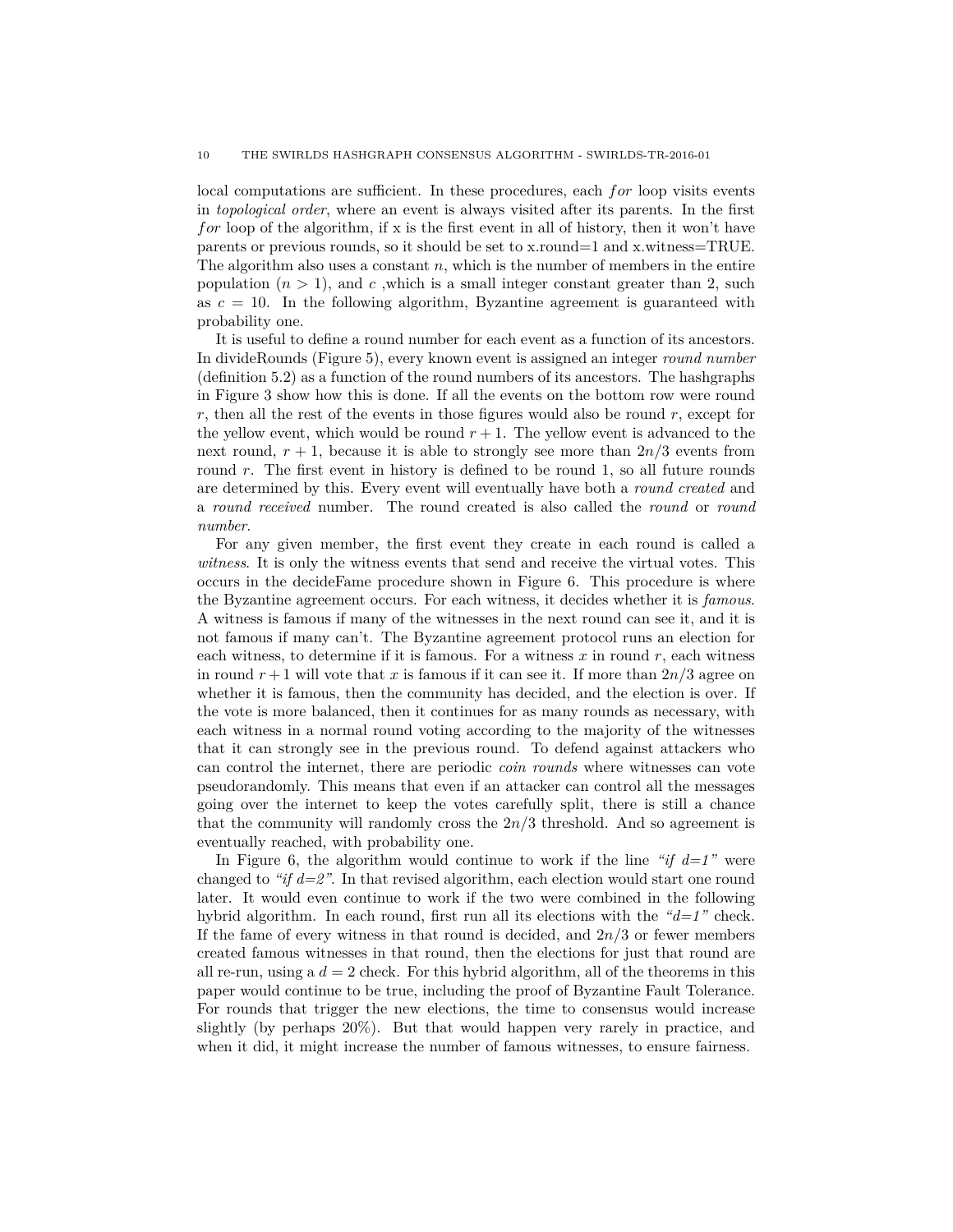Once consensus has been reached on whether each witness in a given round is famous, it is then easy to use that to determine a consensus timestamp and a consensus total order on older events. This is done by procedure findOrder, found in Figure 7.

First, the *received round* is calculated. Event *x* has a received round of *r* if that is the first round in which all the unique famous witnesses were descendants of it, and the fame of every witness is decided for rounds less than or equal to *r*. (The set of *unique famous witnesses* in a round is defined to be the same as the set of famous witnesses, except that all famous witness from a given member are removed if that member had more than one famous witness in that round).

Then, the *received time* is calculated. Suppose event *x* has a received round of *r*, and Alice created a unique famous witness *y* in round *r*. The algorithm finds *z*, the earliest self-ancestors of *y* that had learned of *x*. Let *t* be the timestamp that Alice put inside *z* when she created *z*. Then *t* can be considered the time at which Alice claims to have first learned of *x*. The received time for *x* is the median of all such timestamps, for all the creators of the unique famous witnesses in round *r*.

Then the consensus order is calculated. All events are sorted by their received round. If two events have the same received round, then they are sorted by their received time. If there are still ties, they are broken by simply sorting by signature, after the signature is whitened by XORing with the signatures of all the unique famous witnesses in the received round.

#### 5. Proof of Byzantine fault tolerance

This section provides a number of useful definitions, followed by several proofs, building up from the Strongly Seeing Lemma (lemma 5.12) to the Byzantine Fault Tolerance Theorem (theorem 5.19). In the proofs it is assumed that there are *n* members  $(n > 1)$ , more than  $2n/3$  of which are honest, and less than  $n/3$  of which are not honest. It is also assumed that the digital signatures and cryptographic hashes are secure, so signatures cannot be forged, signed messages cannot be changed without detection, and hash collisions can never be found. The syncing gossip protocol is assumed to ensure that when Alice sends Bob all the events she knows, Bob accepts only those that have a valid signature and contain valid hashes corresponding to events that he has. The system is totally asynchronous. It is assumed that for any honest members Alice and Bob, Alice will eventually try to sync with Bob, and if Alice repeatedly tries to send Bob a message, she will eventually succeed. No other assumptions are made about network reliability or network speed or timeout periods. Specifically, the attacker is allowed to completely control the network, deleting and delaying messages arbitrarily, subject to the constraint that a message between honest members that is sent repeatedly must eventually have a copy of it get through.

**Definition 5.1.** An event *x* is defined to be an *ancestor* of event *y* if *x* is *y*, or a parent of *y*, or a parent of a parent of *y*, and so on. It is also a *self-ancestor* of *y* if *x* is *y*, or a self-parent of *y*, or a self-parent of a self-parent of *y* and so on.

**Definition 5.2.** The *round created number* (or *round*) of an event *x* is defined to be  $r + i$ , where r is the maximum round number of the parents of x (or 1 if it has no parents), and *i* is defined to be 1 if *x* can strongly see more than 2*n/*3 witnesses in round *r* (or 0 if it can't).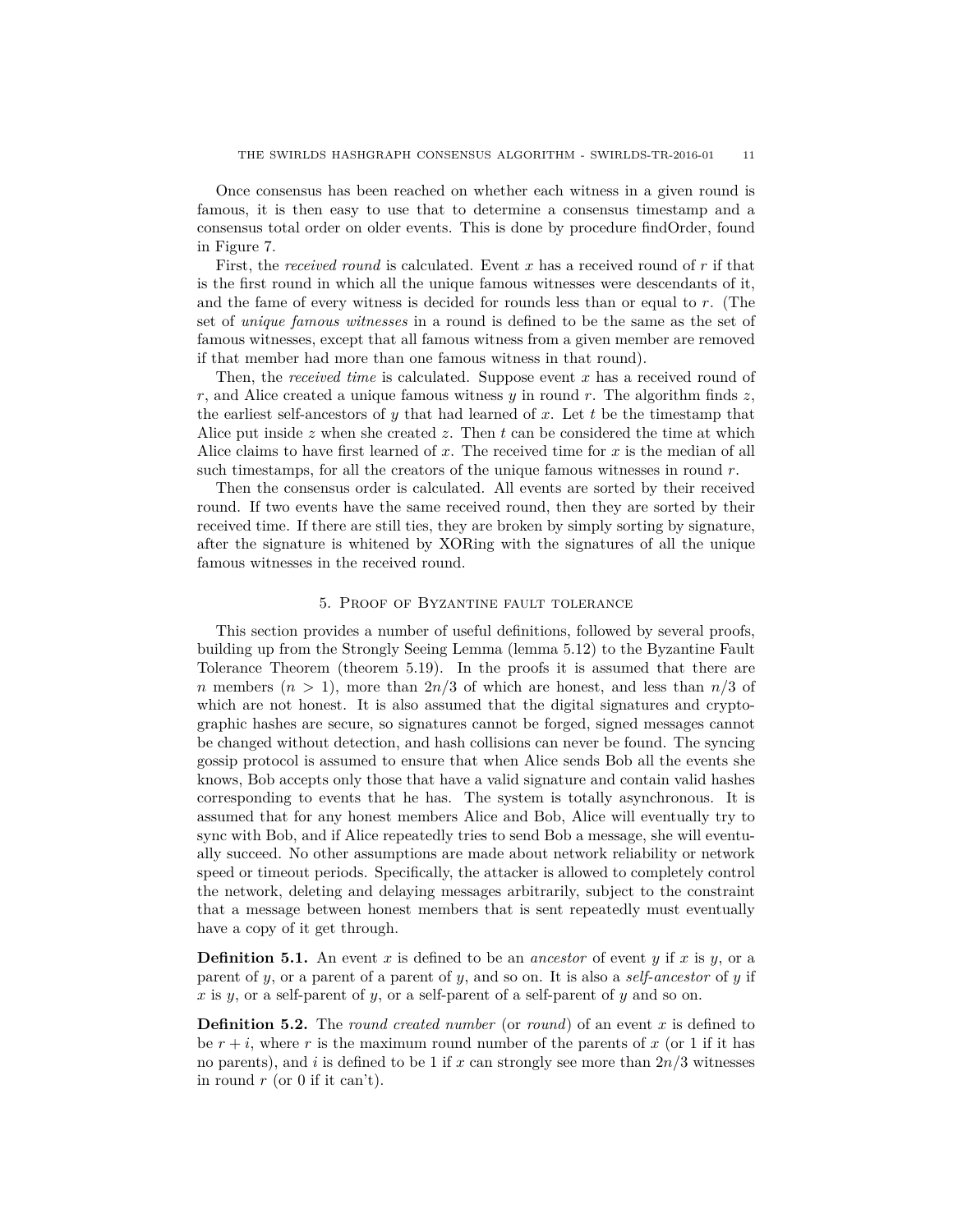```
run two loops in parallel:
    loop
         sync all known events to a random member
    end loop
    loop
         receive a sync
         create a new event
         call divideRounds
         call decideFame
         call findOrder
    end loop
```
FIGURE 4. The Swirlds hashgraph consensus algorithm. Each member repeatedly calls other members chosen at random, and syncs to them. In parallel with the outgoing syncs, each member receives incoming syncs. When Alice syncs to Bob, she sends all events that she knows that Bob doesn't. Bob adds these events to the hashgraph, accepting only events with valid signatures containing valid hashes of parent events he has. All known events are then divided into rounds. Then the first events by each member in each round (the "witnesses") are decided as being famous or not, through purely local Byzantine agreement with virtual voting. Then the total order is found on those events for which enough information is available. If two members independently assign a position in history to an event, they are guaranteed to assign the same position, and guaranteed to never change it, even as more information comes in. Furthermore, each event is eventually assigned such a position, with probability one.

```
procedure divideRounds
for each event x
    r \leftarrow max round of parents of x (or 1 if none exist)
    if x can strongly see more than 2n/3 round r witnesses
           x round \leftarrow r+1else
         x. round \leftarrow rx. witness \leftarrow (x has no self parent)
                    or (x. round > x. selfParent. round)
```
FIGURE 5. The divideRounds procedure. As soon as an event x is known, it is assigned a round number x.round, and the boolean value x.witness is calculated, indicating whether it is a "witness", the first event that a member created in that round.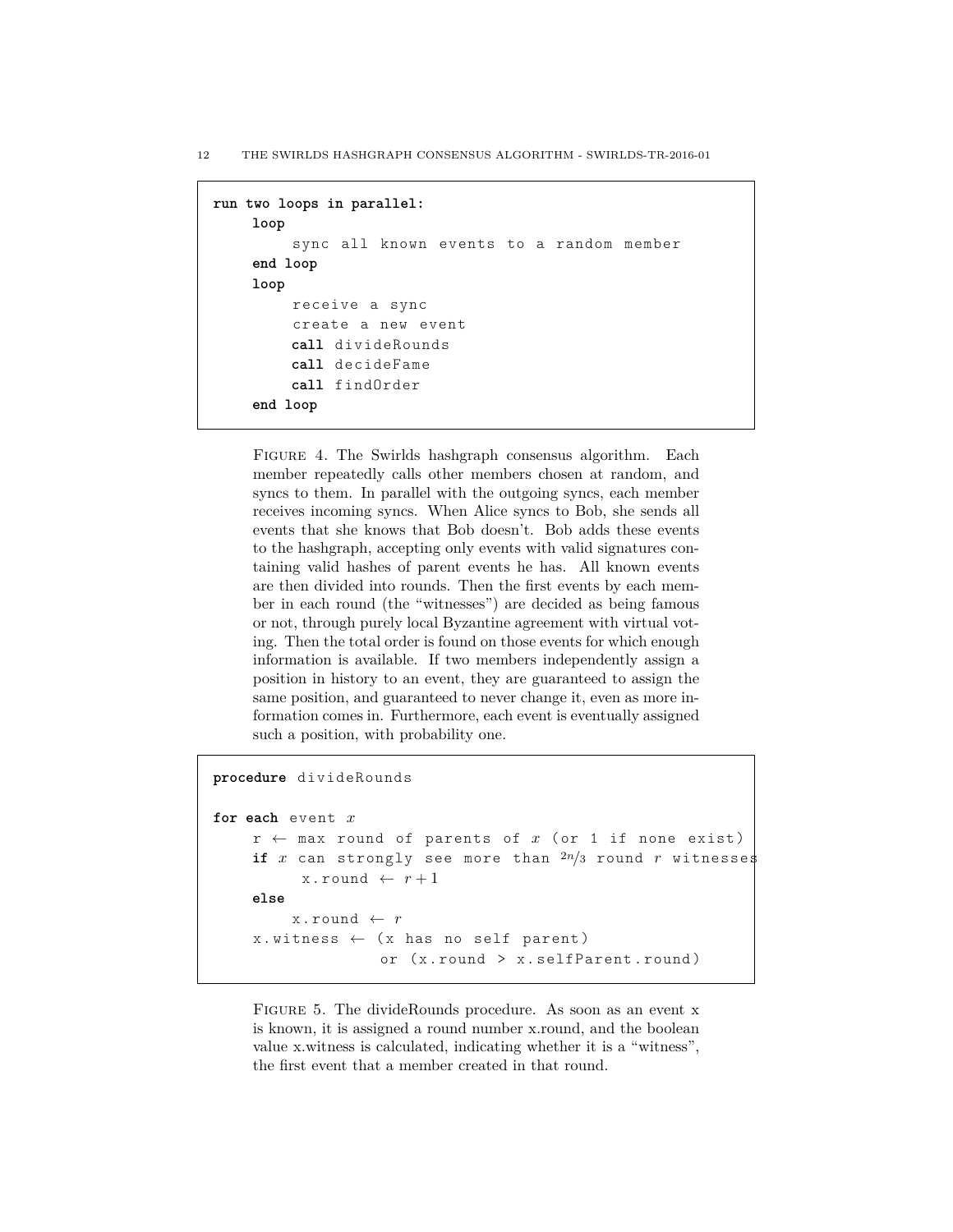```
procedure decideFame
for each event x in order from earlier rounds to later
  x. famous \leftarrow UNDECIDED
  for each event y in order from earlier rounds to later
    if x . witness and y . witness and y . round>x . round
      d \leftarrow y. round - x. round
      s ← the set of witness events in round
            y . round -1 that y can strongly see
      v \leftarrow majority vote in s (is TRUE for a tie)
      t ← number of events in s with a vote of v
      if d = 1 // first round of the election
           y. vote \leftarrow can y see x?
      else
           if d mod c > 0 // this is a normal round
               if t > 2 \cdot n/3 // if supermajority, then decide
                   x . famous \leftarrow v
                   y . vote ← v
                  break out of the y loop
               else // else, just vote
                   y . vote ← v
           else // this is a coin round
               if t > 2*n/3 // if supermajority, then vote
                   y . vote ← v
               else // else flip a coin
                   y . vote ← middle bit of y . signature
```
FIGURE 6. The decideFame procedure. For each witness event (i.e., an event x where x.witness is true), decide whether it is famous (i.e., assign a boolean to x.famous). This decision is done by a Byzantine agreement protocol based on virtual voting. Each member runs it locally, on their own copy of the hashgraph, with no additional communication. It treats the events in the hashgraph as if they were sending votes to each other, though the calculation is purely local to a member's computer. The member assigns votes to the witnesses of each round, for several rounds, until more than  $2/3$  of the population agrees. To find the fame of x, re-run this repeatedly on the growing hashgraph until x.famous receives a value.

**Definition 5.3.** The *round received number* (or *round received*) of an event *x* is defined to be the first round where all unique famous witnesses are descendants of *x*.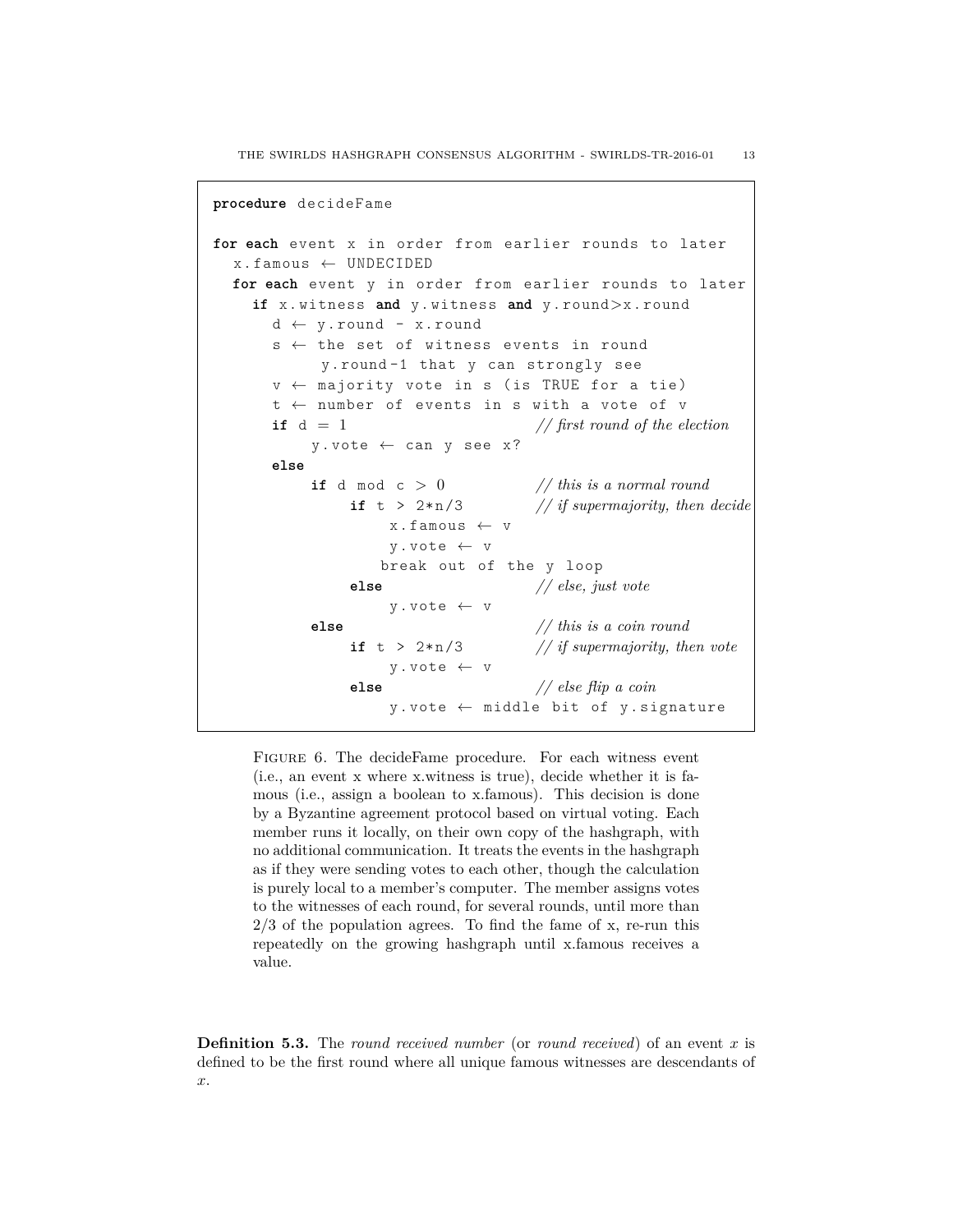```
procedure findOrder
for each event x
    if there is a round r such that there is no event y
        in or before round r that has y. witness=TRUE
        and y . famous = UNDECIDED
    and x is an ancestor of every round r unique famous
        witness
    and this is not true of any round earlier than r
    then
        x . roundReceived ← r
        s \leftarrow set of each event z such that z is
             a self - ancestor of a round r unique famous
             witness , and x is an ancestor of z but not
             of the self - parent of z
        x . consensusTimestamp ← median of the
              timestamps of all the events in s
return all events that have roundReceived not UNDECIDED ,
      sorted by roundReceived , then ties sorted by
      consensusTimestamp , then by whitened signature
```
FIGURE 7. The find Order procedure. Once all the witnesses in round *r* have their fame decided, find the set of famous witnesses in that round, then remove from that set any famous witness that has the same creator as any other in that set. The remaining famous witnesses are the *unique famous witnesses*. They act as the judges to assign earlier events a round received and consensus timestamp. An event is said to be "received" in the first round where all the unique famous witnesses have received it, if all earlier rounds have the fame of all witnesses decided. Its timestamp is the median of the timestamps of those events where each of those members first received it. Once these have been calculated, the events are sorted by round received. Any ties are subsorted by consensus timestamp. Any remaining ties are subsorted by whitened signature. The whitened signature is the signature XORed with the signatures of all unique famous witnesses in the received round.

**Definition 5.4.** The pair of events  $(x, y)$  is a *fork* if *x* and *y* have the same creator, but neither is a self-ancestor of the other.

**Definition 5.5.** An *honest* member tries to sync infinitely often with every other member, creates a valid event after each sync (with hashes of the latest self-parent and other-parent), and never creates two events that are forks with each other.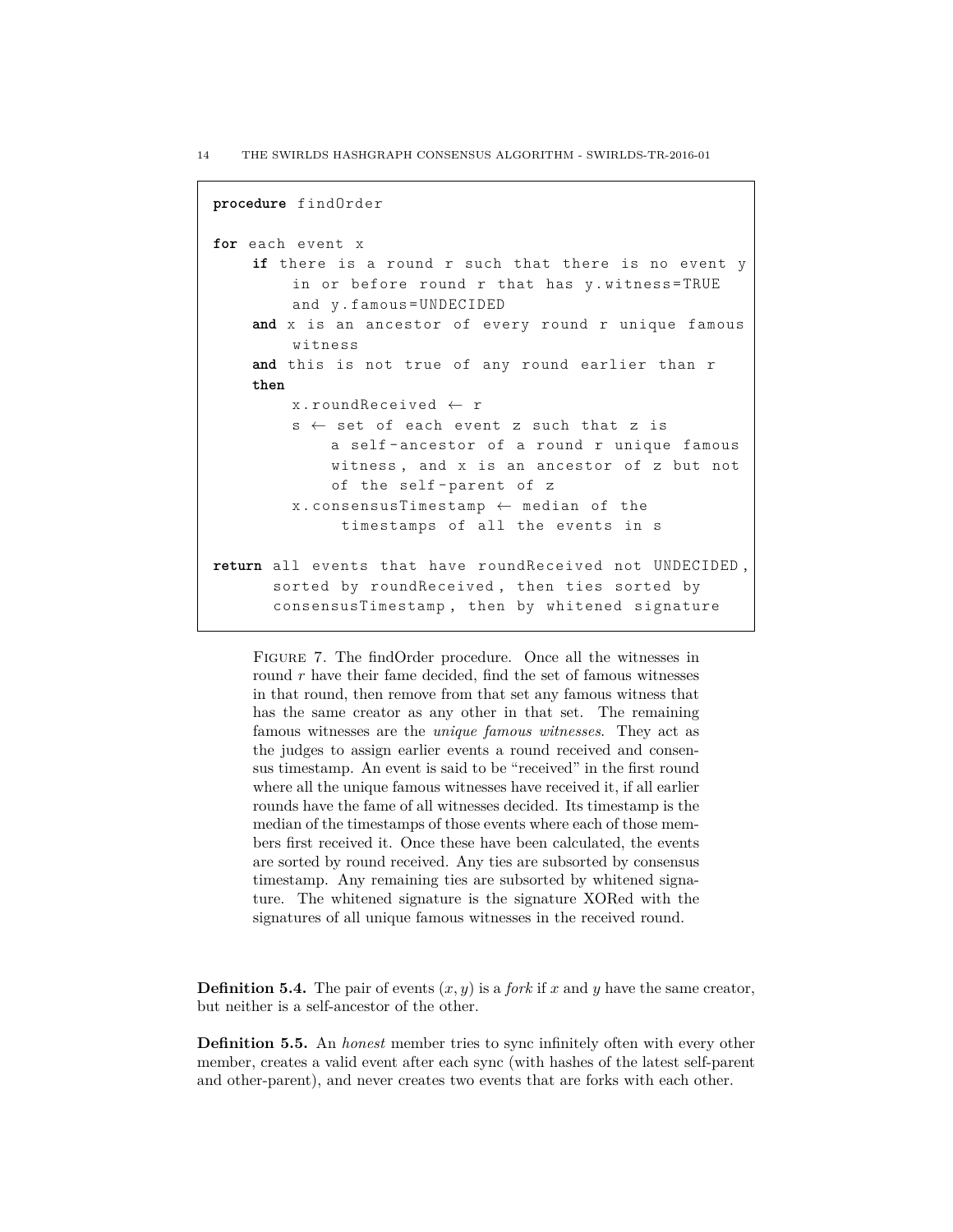**Definition 5.6.** An event *x* can *see* event *y* if *y* is an ancestor of *x*, and the ancestors of *x* do not include a fork by the creator of *y*.

**Definition 5.7.** An event *x* can *strongly see* event *y* if *x* can see *y* and there is a set *S* of events by more than 2/3 of the members such that *x* can see every event in *S*, and every event in *S* can see *y*.

**Definition 5.8.** A *witness* is the first event created by a member in a round.

**Definition 5.9.** A *famous witness* is a witness that has been decided to be *famous* by the community, using the algorithms described here. Informally, the community tends to decide that a witness is famous if many members see it by the start of the next round. A *unique famous witness* is a famous witness that does not have the same creator as any other famous witness created in the same round. In the absence of forking, each famous witness is also a unique famous witness.

**Definition 5.10.** Hashgraphs *A* and *B* are *consistent* iff for any event *x* contained in both hashgraphs, both contain the same set of ancestors for  $x$ , with the same parent and self-parent edges between those ancestors.

**Lemma 5.11.** *All members have consistent hashgraphs.*

*Proof:* If two members have hashgraphs containing event *x*, then they have the same two hashes contained within *x*. A member will not accept an event during a sync unless that member already has both parents for that event, so both hashgraphs must contain both parents for *x*. The cryptographic hashes are assumed to be secure, therefore the parents must be the same. By induction, all ancestors of *x* must be the same. Therefore the two hashgraphs are consistent.  $\Box$ 

The purpose of the concept of *strongly seeing* is to make the following lemma true. This lemma is the foundation of the entire proof, because it allows for consistent voting, and for guarantees that different members will never calculate inconsistent results, even with purely virtual voting.

**Lemma 5.12** (Strongly Seeing Lemma)**.** *If the pair of events* (*x, y*) *is a fork, and x is strongly seen by event z in hashgraph A, then y will not be strongly seen by any event in any hashgraph B that is consistent with A.*

*Proof:* The proof is by contradiction. Suppose event *w* in *B* can strongly see *y*. By the definition of strongly seeing, there must exist a set *S<sup>A</sup>* of events in *A* that *z* can see, and that all can see *x*. There must be a set *S<sup>B</sup>* of events in *B* that *w* can see, and which all see *y*. Then *S<sup>A</sup>* must contain events created by more than 2*n/*3 members, and so must *SB*, therefore there must be an overlap of more than *n/*3 members who created events in both sets. It is assumed that less than *n/*3 members are not honest, so there must be at least one honest member who created events in both  $S_A$  and  $S_B$ . Let *m* be such a member, and their events  $q_A \in S_A$ and  $q_B \in S_B$ . Because *m* is honest,  $q_A$  and  $q_B$  cannot be forks with each other, so one must be the self-ancestor of the other. Without loss of generality, let *q<sup>A</sup>* be the self-ancestor of  $q_B$ . The hashgraphs *A* and *B* are consistent, and  $q_B$  is in *B*, so its ancestor  $q_A$  must also be in *B*. Then in *B*, *x* is an ancestor of  $q_A$ , which is an ancestor of  $q_B$ , so x is an ancestor of  $q_B$ . But y is also an ancestor of  $q_B$ . So both *x* and *y* are ancestors of *q<sup>B</sup>* and are forks of each other, so *q<sup>B</sup>* cannot see either of them. But that contradicts the assumption that  $q_B$  can see *y* in *B*. That is a contradiction, so the lemma is proved.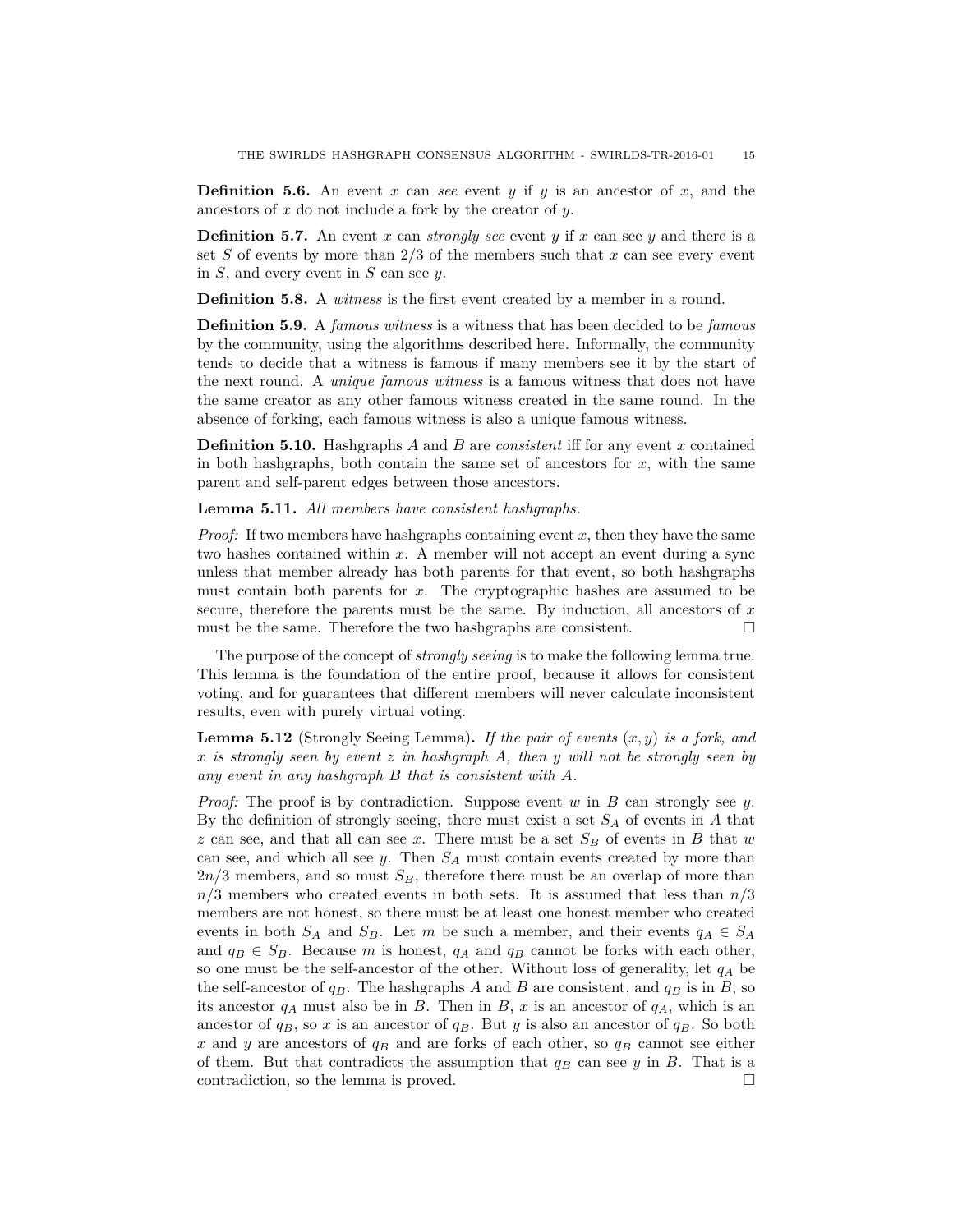#### 16 THE SWIRLDS HASHGRAPH CONSENSUS ALGORITHM - SWIRLDS-TR-2016-01

At every moment, all members will have consistent hashgraphs. If two hashgraphs are consistent, and both contain an event  $x$ , then they will both contain the same set of ancestors for *x*. This will cause them to agree on every property of *x* that is purely a function of its ancestors. That includes its round created, whether it is a witness, what events it can see, what events it can strongly see, and how it will vote in each election (if it's a witness). For most of these properties, this follows directly from the definition. The following lemma proves that it is also true for the round created.

**Lemma 5.13.** *If hashgraphs A and B are consistent and both contain event x, then both will assign the same round created number to x.*

*Proof:* If the consistent hashgraphs both contain *x*, then they both contain the same set of all its ancestors, including the first event in history. Then the proof is by induction: they agree on the round number of that first event, which is 1 by definition. And if they both contain an arbitrary state *y*, and agree on the round numbers of all its ancestors, then they will agree on the maximum round number *r* of the parents of *y*, and will agree on whether *y* can strongly see more than 2*n/*3 witnesses created in round *r* by different members, and therefore will agree on the round number of *y*. Therefore they will agree on the round number of all events they share, including  $x$ .

If a witness *x* in round *r* can strongly see a witness *y* in round  $r-1$ , then for any given election, we say that *y* sends a vote to *x*, and that *x* collects a vote from *y*. This is purely virtual voting, which is calculated from the hashgraph itself. Different members may have slightly different hashgraphs, and so may have slightly different elections. However, all the votes will be consistent. If one hashgraph shows Alice sending Bob a given vote in a given round for a given election, then any consistent hashgraph must show either the same vote, or no vote at all from Alice to Bob in that round. It is impossible for two consistent hashgraphs to show two different votes for Alice in that round. This is shown in the following lemma.

**Lemma 5.14.** *If hashgraphs A and B are consistent, and the algorithm running on A shows for a given election that a round r witness by member*  $m_0$  *sends a vote*  $v_A$  *to a witness created by member*  $m_1$  *in round*  $r + 1$ *, and the algorithm running on B shows that a round r witness by member m*<sup>0</sup> *sends a vote v<sup>B</sup> to a witness by member*  $m_1$  *in round*  $r + 1$ *, then*  $v_A = v_B$ *.* 

*Proof:* The algorithm only sends a vote from event *x* to event *y* if *y* can strongly see *x*. It is not possible for consistent hashgraphs to have two events that are forks of each other and that are both strongly seen, by the Strongly Seeing lemma (lemma 5.12). Therefore, the two votes must be coming from the same event *x* in both hashgraphs. An event's vote is calculated purely as a function of its ancestors, so the two hashgraphs must agree on the vote, and  $v_A = v_B$ .

Byzantine agreement on a particular YES/NO question is achieved by multiple rounds of virtual voting. A given member will end their election calculations in round  $r$  if it is a normal round (not a coin round) and some round  $r + 1$  event strongly sees more than 2*n/*3 of the members voting the same way in round *r*. If that happens, then every active member will end their election in round  $r$  or  $r + 1$ (or  $r + 2$  if  $r + 1$  is a coin round), and will decide the same way. In other words,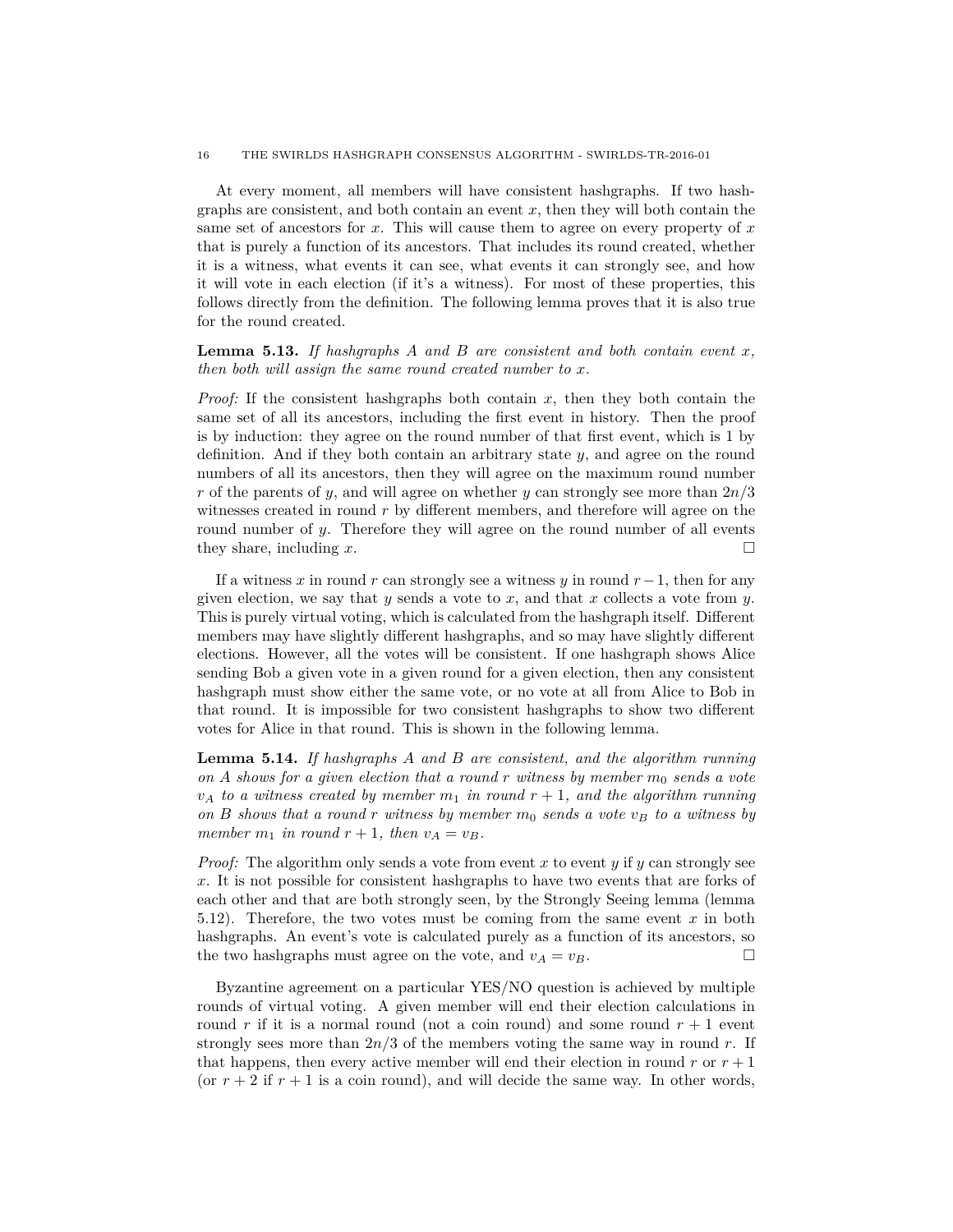the following lemma proves that if anyone decides on a YES/NO question, then everyone achieves Byzantine consensus almost immediately thereafter.

**Lemma 5.15.** *If hashgraphs A and B are consistent, and A decides a Byzantine agreement election with result v in round r and B has not decided prior to r, then B will decide v in round*  $r + 2$  *or before.* 

*Proof:* Decisions can't happen in coin rounds, so *r* must be a regular round. If *A* decides a vote *v*, that means some witness in round *r* received votes of *v* from a set of members *S* that contains more than 2*n/*3 members. Because voting is consistent (by the previous lemma), all other round *r* events in *A* and *B* will receive votes from more than 2*n/*3 members, a majority of whom will also be in *S*, because two subsets of size greater than 2*n/*3 drawn from a set of size *n* must each have a majority of their elements in common with the other. Therefore, every round *r* witness in both *A* and *B* will vote for *v* (and some may decide *v*). If round  $r + 1$  is a regular round, then every event in *A* and *B* in that round will receive unanimous votes of *v* and will decide *v*. If round  $r + 1$  is a coin round, then all will receive unanimous votes of  $v$ , so none will flip coins, and all will vote  $v$ , and then all will decide *v* in round  $r + 2$ .

The following theorem shows that Byzantine fault tolerance is achieved for any single YES/NO question.

## **Theorem 5.16.** *For any single YES/NO question, consensus is achieved eventually with probability 1.*

*Proof:* If any member decides the question, then all members will decide the same way within 2 rounds, by the last lemma. So the only way consensus could fail is if no member ever decides, because no witness ever receives more than 2*n/*3 matching votes. However, in a coin round, if such a supermajority has not yet been achieved, then all the honest members randomly choose their vote, and will have a nonzero probability of all choosing the same vote. Coin rounds occur periodically forever, so eventually the honest members will become unanimous, with probability one, and then consensus will be reached within 2 rounds.  $\Box$ 

In the hashgraph consensus algorithm, Byzantine agreement is used to decide whether each witness in a given round is famous or not. Every round is guaranteed to have at least one witness that is famous, by the following lemma.

**Lemma 5.17.** *For any round number r, for any hashgraph that has at least one event in round r*+3*, there will be at least one witness in round r that will be decided to be famous by the consensus algorithm, and this decision will be made by every witness in round r* + 3*, or earlier.*

*Proof:* Let  $S_{r+3}$  be a set containing a single witness in round  $r+3$ , in a hashgraph that has at least one such witness. For each  $i < r + 3$ , let  $S_i$  be the set of all witnesses in round *i* that are each strongly seen by at least one witness in  $S_{i+1}$ . It must be the case that  $2n/3 < |S_i| \leq n$  for all  $i \leq r+2$ , because the existence of an event in round  $i + 1$  guarantees more than  $2n/3$  are strongly seen in round *i*, and none of the *n* members can create more than one witness in a given round that is strongly seen (by the Strongly Seeing lemma, lemma 5.12). Strongly seeing implies seeing, so each event in  $S_{r+1}$  sees more than two thirds of the events in *Sr*. Therefore, on average, each event in *S<sup>r</sup>* is seen by more than two thirds of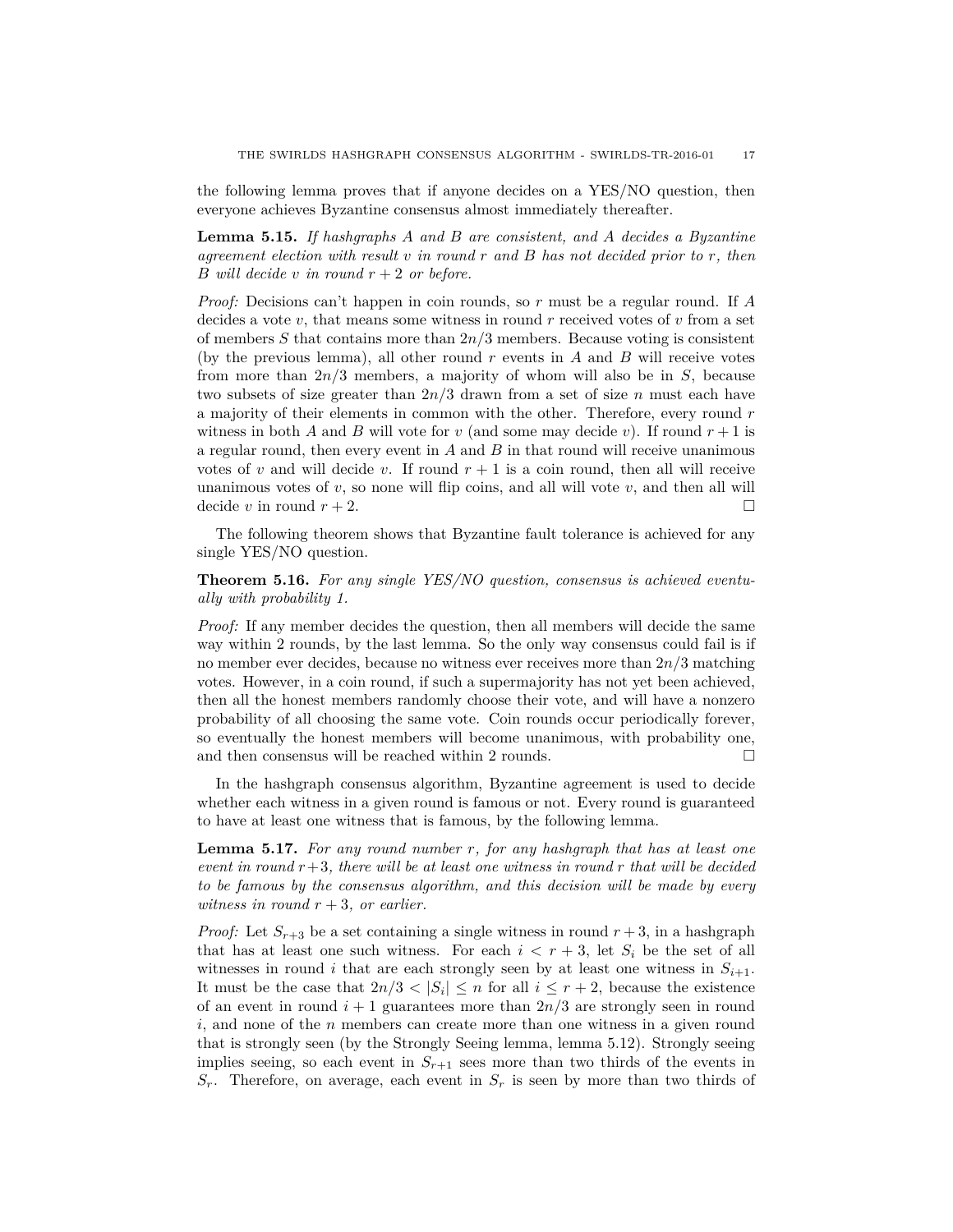the events in  $S_{r+1}$ . They can't all be below average, so there must be at least one event in  $S_r$  (call it *x*) that is seen by more than two thirds of the events in  $S_{r+1}$ . So more than two thirds of  $S_{r+1}$  will vote YES in the election for *x* being famous. Therefore, every event in  $S_{r+2}$  will receive more YES votes than NO votes for the fame of *x*, and will therefore vote for *x* being famous (and may or may not decide that *x* is famous). Therefore, the event in  $S_{r+3}$  will receive unanimous votes for *x* being famous, which will cause it to decide that *x* is famous. Therefore, every member with an event in round  $r + 3$  will first decide that x is famous in either round  $r + 2$  or  $r + 3$ .

**Lemma 5.18.** *If hashgraph A does not contain event x, but does contain all the parents of x, and hashgraph B is the result of adding x to A, and x is a witness created in round r, and A has at least one witness in round r whose fame has been decided (as either famous or as not famous), then x will be decided as "not famous" in B.*

*Proof:* Let *w* be a witness in *A* that decided the fame for one of the witnesses in round *r*. None of the ancestors of *w* can see *x*, because there is no *x* in *A*. So they will also not see *x* in *B*, because they have the same ancestors in consistent hashgraphs. Therefore the ancestors of  $w$  that are witnesses in round  $r + 1$  will all vote NO on the fame of x in B. So an ancestor of w in  $r + 2$  will decide that x is not famous in  $B$ .

Given the last 3 lemmas/theorems, we know that every round will eventually have all its witnesses classified as famous or not famous by universal consensus, with at least one of the witnesses being famous. After that, the set of famous witnesses for that round will never change, even if more events are added to the hashgraph. This set of famous witnesses can therefore act as a judge, to define a total order on all the events that have reached them, and a consensus timestamp on every event.

**Theorem 5.19** (Byzantine Fault Tolerance Theorem)**.** *Each event x created by an honest member will eventually be assigned a consensus position in the total order of events, with probability 1.*

*Proof:* All honest members will eventually learn of *x*, by the definition of honest and the assumptions that the attackers who control the internet must eventually allow any two honest members to communicate. Therefore, there will eventually be a round where all the unique famous witnesses are descendants of *x*. Therefore in that round, or possibly earlier, there will be a round *r* where all the famous witnesses are descendants of *x*. Then *x* is assigned a received round of *r*, and a consensus timestamp of the median of when those members first received it, and its consensus place in history will be fixed. Furthermore, it is not possible to later discover a new event *y* that will come before *x* in the consensus order. Because, to come earlier in the consensus history, *y* would have to have a received round less than or equal to *r*. That would mean that all the famous witnesses in round *r* must have received *y*. But once the set of famous witnesses is known for a round, all of their ancestors are also known, so there is no way to discover new ancestors for them in the future as the hashgraph grows. Furthermore, it isn't possible for a round to gain new famous witnesses in the future, once the famousness of all the known witnesses in that round are known. Any new round *r* witness that is discovered in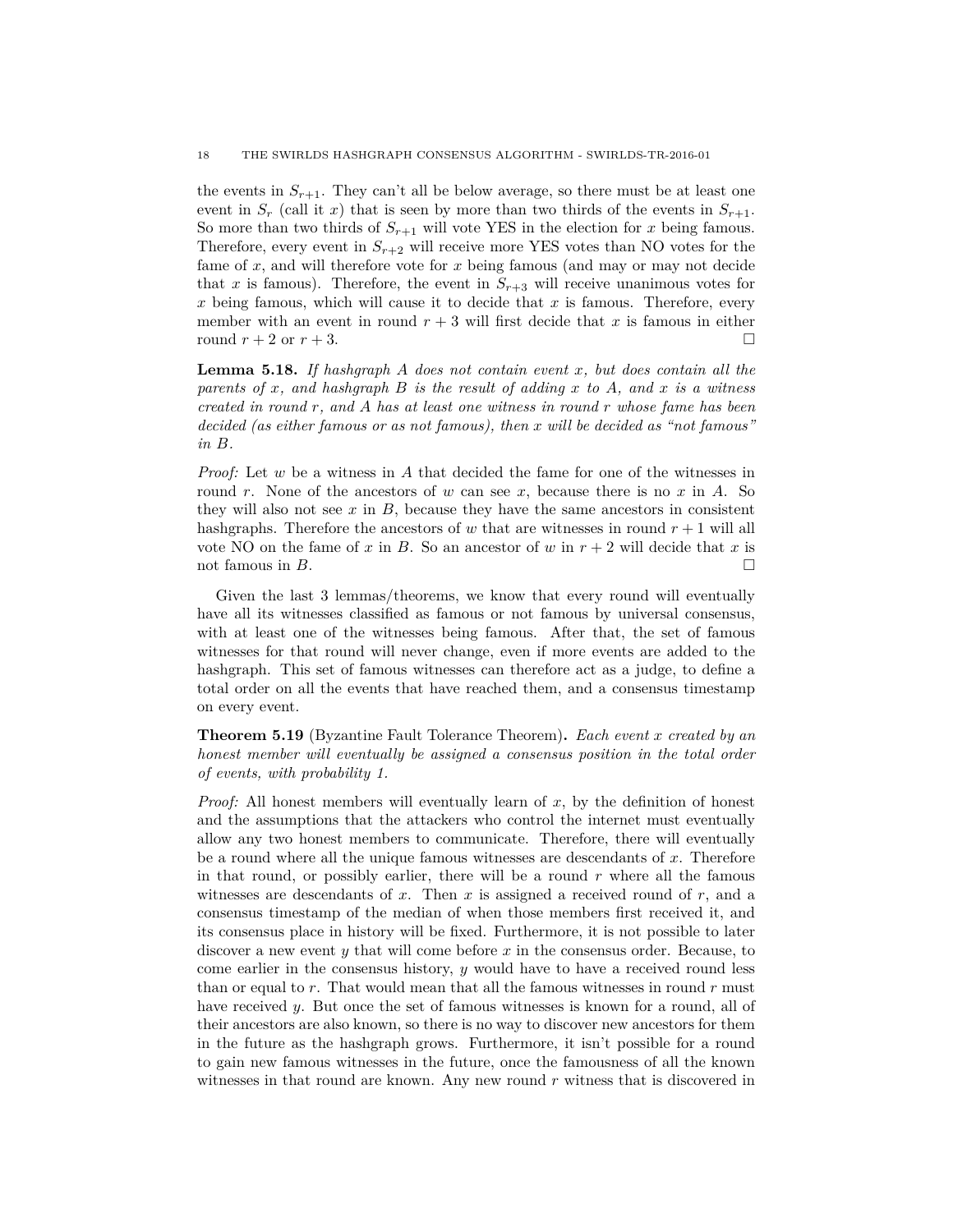the future will *not* be an ancestor of the known round  $r + 1$  witnesses (of which there are more than  $2n/3$ , and so the consensus will immediately be reached that it is not famous. Therefore, once an event is assigned a place in the total order, it will never change its position, neither by swapping with another known event, nor by new events being discovered later and being inserted before it.

## 6. Fairness

Most existing systems for distributed consensus can fail to be "fair" in their consensus ordering of transactions. To see this, first consider a stock market that is run by a single server. Alice and Bob each submit a bid to that server, with Alice submitting it just before Bob. If the server is *fair*, then it will count Alice's transaction as occurring before Bob's. For some applications, the exact order does not matter, but for a stock market it can be critically important that this decision be made fairly.

Now consider a distributed peer-to-peer system, where there is no single server, but there is a community that will reach consensus on whose transaction was first. It may still be critically important that the consensus decision is fair. But what should be the definition of "fair"?

The "fair" decision on transaction order could be defined as favoring whichever transaction was created first. But that would be bad. Alice might have created her transaction one second before Bob, while she was in a cabin in the woods, disconnected from the internet. Then the community would only hear of Bob's transaction, and would assume that Bob was first. A year later, when Alice finally emerges from the woods and rejoins the internet, the community would have to revise history in order to be "fair". That would cause a host of problems. So that wouldn't be an ideal definition of fairness. There needs to be a requirement that the transaction actually be sent to the community, in order to count as being first.

The "fair" decision could be defined as reflecting the order in which the transactions reached the current *leader*. But that would also be bad. The leader might be a member chosen by the Paxos algorithm. Or it might be whichever member currently has a turn in a round-robin system. In a proof-of-work system, it would be whichever miner manages to solve a puzzle first. In any case, the leader could arbitrarily decide to ignore either Alice's or Bob's transaction for a period of time, delaying one of them, to force their transaction to come after the other. If the goal is distributed trust, then no single individual can be trusted.

The "fair" decision could be defined as reflecting when each transaction first reached a certain fraction of the entire community. This is a little better. The community is then ordering transactions by when the transactions first reached a virtual server, where "reaching the server" means reaching some fraction of the community as a whole. However, there are still issues. If the fair choice is defined as whichever transaction reached at least half of the community first, then there will be problems if Carol saw Alice first, Dave saw Bob first, and everyone else is evenly split on the question. This fails if Carol and Dave are both attackers who turn off their computers permanently before telling the community what they saw. In that case, the community could never reach a fair consensus, because they would be waiting forever on Carol and Dave to vote.

A better definition might be to say it is "fair" to consider Alice as being first if a significant fraction of the community received Alice's transaction before Bob's, and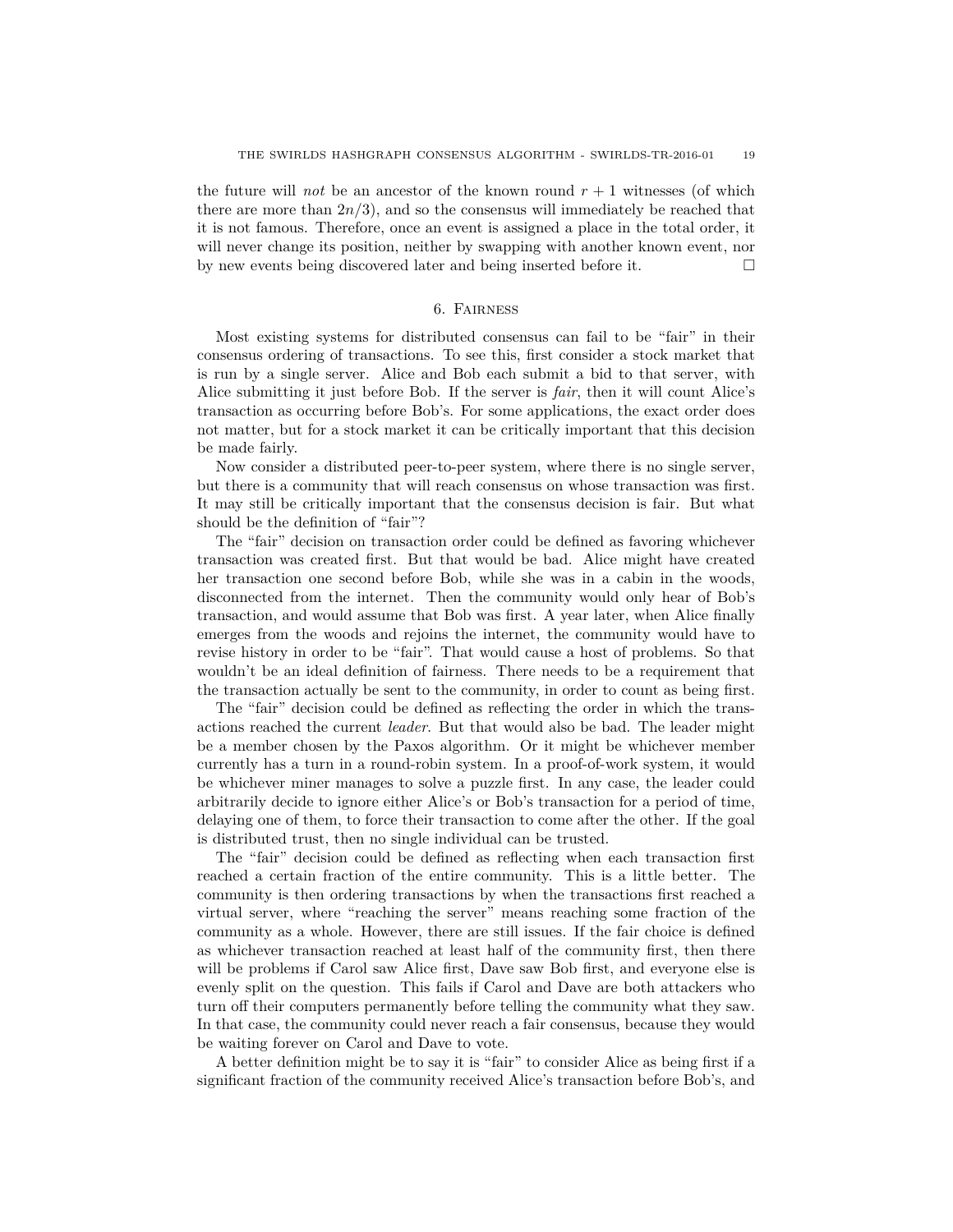#### 20 THE SWIRLDS HASHGRAPH CONSENSUS ALGORITHM - SWIRLDS-TR-2016-01

that fraction of the community then went on to communicate with most of the others quickly. Under this definition, if Alice and Bob are releasing their transactions to the gossip network at almost the same time, and both spread at about the same rate, then the consensus could go either way, and still be considered fair. However, if Alice gossips her transaction before Bob, beating him by just over the duration of a single gossip sync, then it might be expected that as both transactions spread exponentially, doubling the number of members reached on each sync, in the end over 2*/*3 of the population will hear of Alice before Bob, and less than 1*/*3 will favor Bob. So in that case, it would be fair to favor Alice over Bob in the consensus. The hashgraph consensus algorithm is fair in this sense. The members who are online and regularly participating will generate a set of events called *famous witnesses*, and the consensus decision will be that the "first" transaction is whichever transaction reached the majority of that set first. If a small set of members are offline, or are partitioned so that they cannot communicate with the rest, then they will not have famous witnesses, and so having a transaction reach them will not count as having reached the community as a whole. But if the members in that set are communicating with the rest, then they will count as famous witnesses, and they will help decide who reached "the community" first.

There are attacks against this system that would be not be considered to be a failure of the consensus system, because they would be equally effective against a single-server solution. For example, the Byzantine proofs assume the attackers control the internet, and can delay arbitrary messages. If attackers actually had that power, they could simply disconnect Alice from the internet for as long as it takes for Bob to send a transaction and have it recorded. This could be done on the real internet by launching a denial of service attack, flooding every computer with packets from Bob in an attempt to prevent Alice from communicating. Of course, this would also be effective if Alice were communicating with a central server, so it could be considered more a failure of the internet than a failure of the consensus system.

Similarly, Bob could gain an advantage over Alice by buying more bandwidth, so that his gossips reach more people, faster. If he has 8 times the bandwidth of Alice, so that he can send his transaction initially to 8 members in the time Alice sends to 1, then he can gain an advantage of the time of about 3 gossip syncs. This is not considered a failure. If his message actually reaches the world before hers, then he should have the credit for it. This is similar to the current stock markets, where companies spend large sums of money for slightly faster connections, in order to reach the central server faster. So the consensus algorithm would not be considered "unfair" in this case, because it is behaving the same as a central server.

## 7. Generalizations and enhancements

7.1. **proof-of-stake.** So far, it has been assumed that every member is equal. The above algorithms refer to things depending on "more than  $2n/3$  of the members" and "at least half of the famous witness events". They also use the idea of a "median" of a set of numbers. The proof shows Byzantine convergence when more than 2*n/*3 of the members are honest.

It is easy to modify the algorithm to allow members to be unequal. Each member can be assumed to have some positive integer associated with them, known as their "stake". Then, the votes would be replaced with weighted voting, and the medians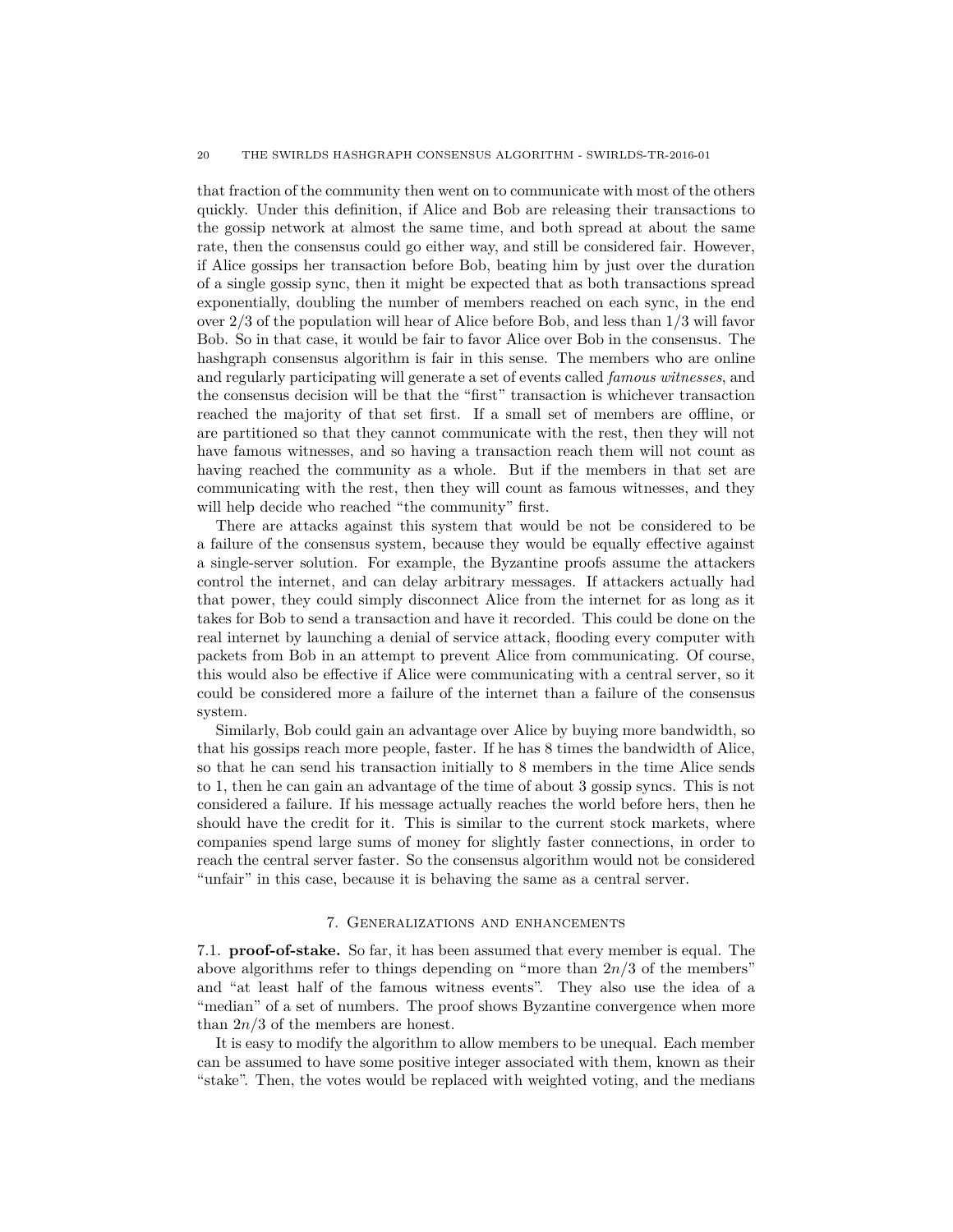with weighted medians, where votes are weighted proportional to the voter's stake. In all of the above definitions, algorithms, and proofs, define "more than 2*n/*3 members" to mean "a set of members whose total stake is more than  $2n/3$ , where *n* is the total stake of all members". The "median of the timestamps of events in S" would become "the weighted median of the timestamps in S, weighted by the stake of the creator of each event in S". The weighted median can be thought of as taking each event *y* in S, and putting multiple copies of the timestamp of *y* into a bag, where the number of copies equals the stake of the member who created *y*. Then take the median of the timestamps in the bag.

The Byzantine proof applied as long as the attackers constituted less than 1*/*3 of the population. With these new definitions, it will now apply when the attackers together have a stake that is less than 1*/*3 of the total stake of all members.

This new proof-of-stake system is more general than the unweighted system. It can still be used to implement the unweighted system, by simply giving every member a stake of 1. But it can also be used to provide better behavior. For example, the stake might be proportional to the degree to which a member is trusted. Perhaps members who have been investigated in some way should be trusted more than others. Or it could be used to give greater weight to members who have a greater interest in the system as a whole working properly. A cryptocurrency might use each member's number of coins as their stake, on the grounds that those with more coins have a greater interest in ensuring the system runs smoothly. Or a community could be started by a group of members with mutual trust, each of which is given an equal stake. Then, each existing member could be allowed to invite arbitrarily many new members to join, subject to the constraint that the inviter must split their stake with the invitee. This would discourage a Sybil attack, where one member invites a huge number of sock puppet accounts, in order to control the voting.

The "stake record" is the list of members and the amount of stake owned by each member. So far, it has been assumed that the stake record is universally known, and is unchanging. It is easy to relax that assumption.

Assume that there is a particular form of transaction that changes the stake record. The community might set up rules at the beginning, governing which such transactions are valid. For example, each member could be allowed to invite other members, up to a total of at most 10 new members. Or perhaps anyone inviting a new member must simultaneously give the new member a portion of their own stake. The validity of such a transaction might depend on the exact order of the transactions in the consensus order. For example, if the rule is that only one new member can be invited, and Alice invites Carol at the same time Bob invites Dave, then then whichever invitation comes first in the consensus order will succeed, and the other will fail.

All of this can be accommodated. When the consensus algorithm finishes deciding the question of which round *r* firsts are famous, at that moment it becomes possible to find exactly which events will have a received round of *r*, and to calculate their exact position in the consensus order. At that time, each of the transactions in those events can be processed, and the rules can be consulted to see which are valid, and the valid transactions can be applied. This may change the stake record.

If the stake record does change, then the algorithm should be re-run for all events in round *r* and later. This may change the calculations of which events are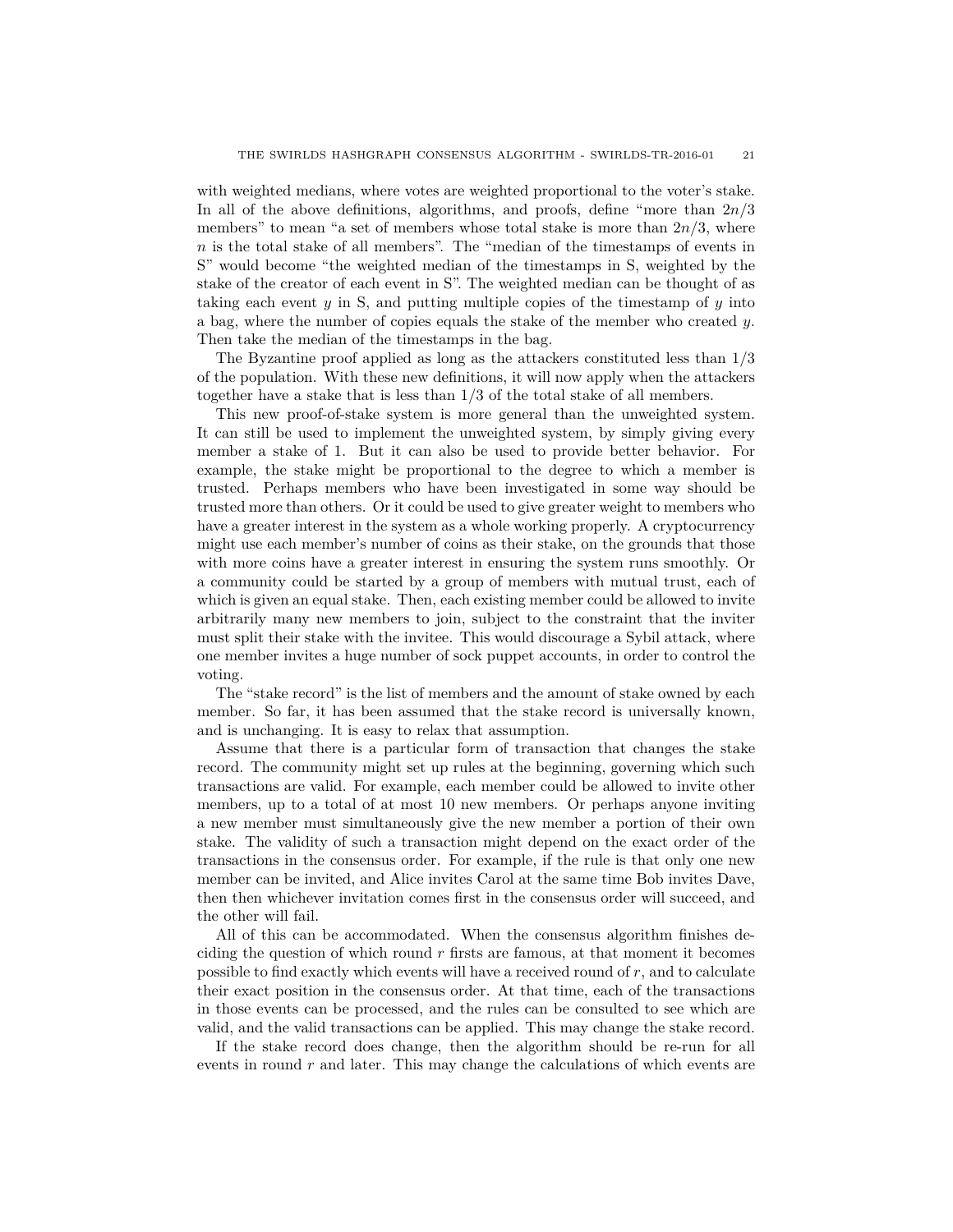strongly seen, of event round numbers, of which events are witnesses, and of which are famous witnesses.

Note that when deciding which round  $r$  witnesses are famous, the calculations are done using the old stake record. The voting for round *r* may continue several rounds into the future, all using the old stake record. Once round *r* is settled, the future rounds will reshuffle, and the calculations for round  $r + 1$  famous witnesses will be done using the new stake record.

This approach allows all members to be in agreement on exactly what stake record is being used for any given calculation. That ensures that they will always agree on the results of those calculations. And Byzantine agreement will still be guaranteed with probability one.

7.2. **signed state.** Another enhancement to the system is to have signed states. Once consensus has been reached on whether each witness in round *r* is famous or not, a total order can be calculated for every event in history with a received round of r or less. It is also guaranteed that all other events (including any that are still unknown) will have a received round greater than *r*. In other words, at this point, history is frozen and immutable for all events up to round *r*. A member can therefore take all the transactions from those events, and feed them into a database in the consensus order, and calculate the state that is reached after processing those transactions. Every member will calculate the same consensus order, so every member will calculate the same state. This is a *consensus state*. Each member can take the hash of this state and digitally sign it, and put the signature into a new transaction. Soon after, every member will have received by gossip many signatures for the consensus state. Once signatures are collected from at least 1/3 of the population, that consensus state, along with the set of signatures, constitutes a *signed state* that is an official consensus state for the system at the start of round *r*. It can be given to people outside the community, and they can check the signatures, and therefore trust the state. At this point, a member can feel free to delete all the transactions that were used to create the state, and delete all the events that contained those transactions. Only the state itself needs to be kept. It might be possible to do this every few minutes, so there will never be a huge number of transactions and events stored. Only the consensus state itself. Of course, a member is free to preserve the old events, transactions, and states, perhaps for archive or audit purposes. But the system is still immutable and secure, even if everyone discards that old information.

Given the assumption that less than  $1/3$  of the population is dishonest, the signed state is guaranteed to have at least one honest signature, and so can be trusted to represent the community consensus, as found by the consensus algorithm. If the set of members (or their stake) can change over time, then that stake record (and its history) will also be part of the state. The threshold of 1/3 could be replaced with something else, such as more than  $2/3$ , and the system would still work.

7.3. **Efficient gossip.** The gossip protocol makes very efficient use of bandwidth. Suppose there are enough transactions being created that every event contains at least one transaction. In any replicated state machine, using a point-to-point network such as the internet, it will be necessary for each member to receive each signed transaction once, and to also send each signed transaction on average once. For the hashgraph gossip, the same is true, except that the signature is for the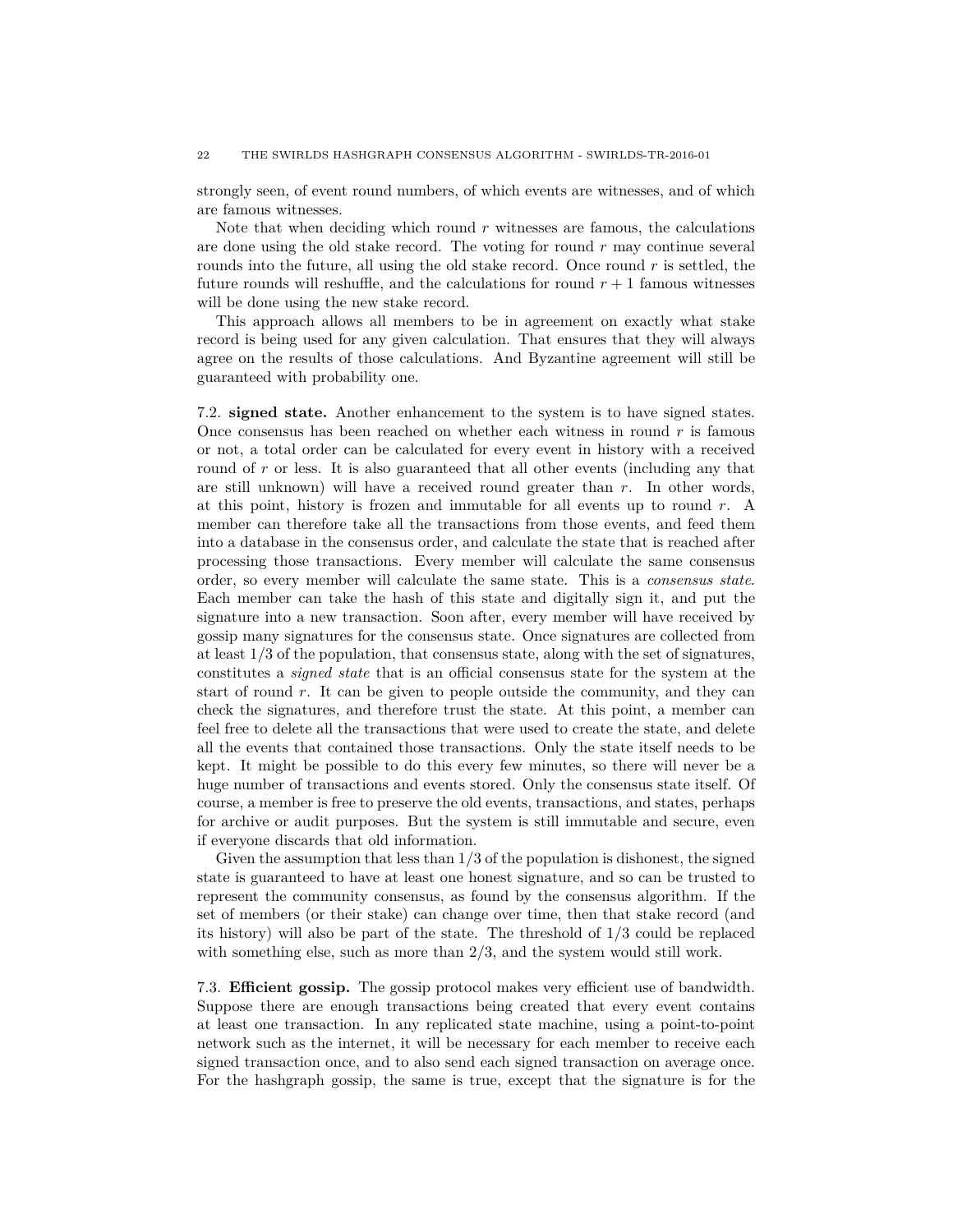event containing the transaction, rather than for the transaction itself. The only additional overhead is the two hashes and the timestamp, plus the array of counts at the start of the sync. However, the hashes themselves don't have to be sent over the internet. It is sufficient to merely send the identity of the creator of the event, and the sequence number of its other-parent.

For example, suppose the 100th event created by Alice has an other-parent that is Ed's 50th event. If this event by Alice is sent from Bob to Carol during a sync, Bob could skip sending Carol the two hashes in the event. Instead, he could tell Carol that this is an event by Alice, and that the other-parent is Ed's 50th event. Since Bob is only sending Carol events she doesn't have according to their initial counts, Carol will know that this must be Alice's 100th event, since the last one she knows about by Alice is Alice's 99th event. So Bob doesn't have to send the hash of that self-parent, and doesn't have to send the sequence number 100. He just has to send the fact that it is by Alice. Similarly, he must send that the otherparent is by Ed, and that it is Ed's 50th event. So instead of two, large hashes, Bob is simply sending the triplet (Alice, Ed, 50). With some care, the identities and sequence numbers can be compressed to a byte or two each, so the triplet will required only 3 to 6 bytes. This is small overhead compared to the signature (which is 64 bytes for a 512-bit signature) and the transactions within the event (perhaps averaging 100 bytes or more). So if each event contains at least one transaction, then there is almost no overhead for gossiping a hashgraph, beyond simply gossiping the transactions themselves.

And because voting is virtual, there is no other bandwidth cost at all in order to achieve consensus. In this sense, the bandwidth required for hashgraph consensus is very close to the theoretical limit, which would be the bandwidth needed to simply send the signed and dated transactions themselves.

A system that merely sent the transactions could save bandwidth by not attaching timestamps to the transactions, if the application didn't need timestamps. Hashgraph consensus can do the same. In that case, the "timestamp" within an event would simply be an integer that is its self-parent's "timestamp" plus one. When Bob sends an event to Carol, that sequence number can be calculated by Carol, so there is no need for Bob to actually send it over the internet.

A system that only sent transactions could also save bandwidth by grouping together several transactions by the same creator, and attaching only a single signature to the list, rather than one per transaction. Hashgraph can do the same, by putting several transactions into a single event, and so having only a single signature for the list.

So the bandwidth requirements of hashgraph consensus are very close to the theoretical minimum in all cases.

7.4. **Fast elections.** That second part of the algorithm is a Byzantine agreement step for deciding fame. It has an interesting property. When a group of members are all online and all participating regularly, the Byzantine agreement will be applied to a set of elections where almost all the voters start with identical votes. That is because a round  $r + 1$  witness will strongly see many of the round  $r$  witnesses, so a round might be expected to last about two "gossip periods", where a gossip period is the time it takes for a message to propagate through the entire community. This should be the time to do  $log_2(n)$  syncs, when there are *n* members online. For a round  $r + 1$  witness x to vote YES on the fame of a round r witness y, it isn't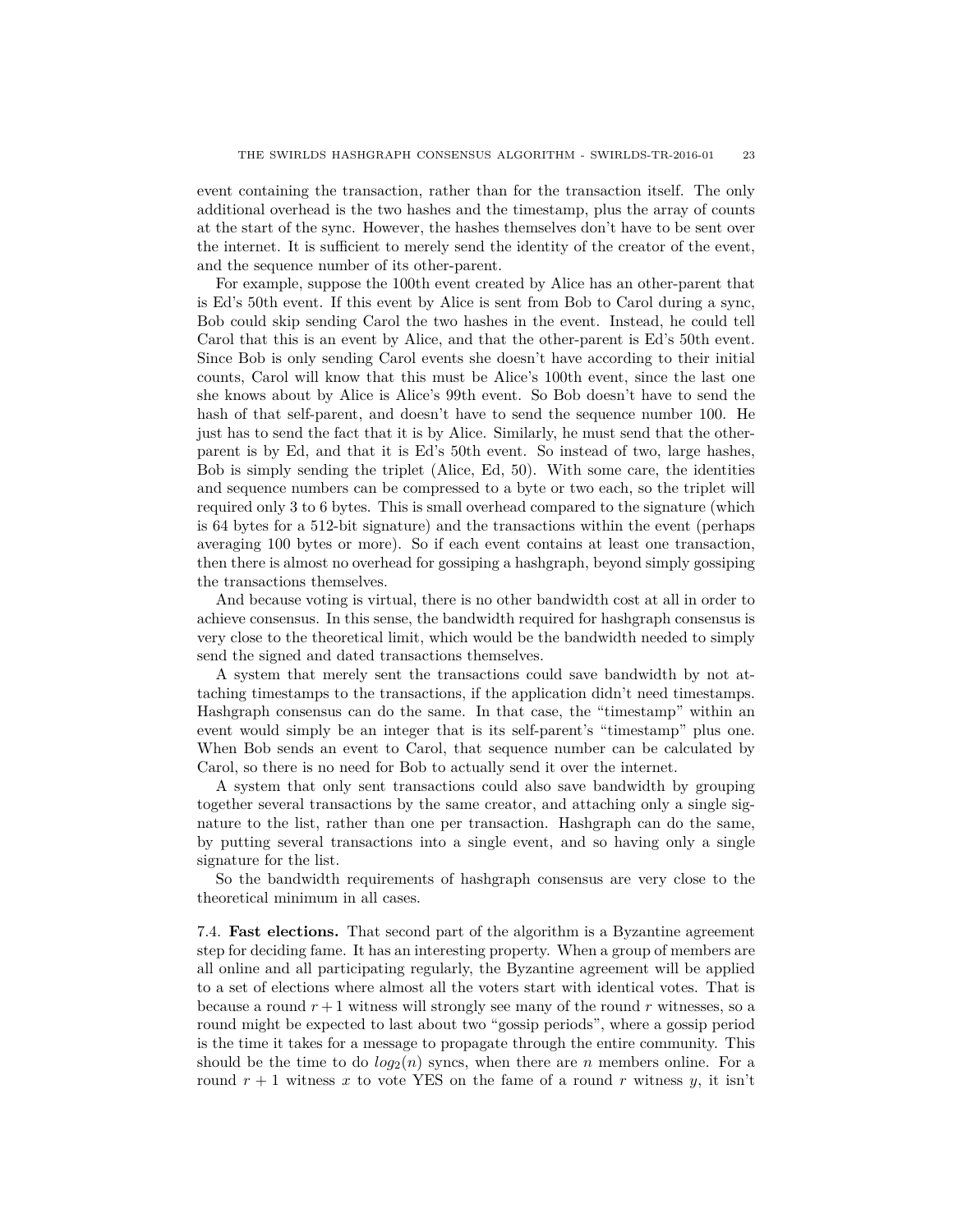necessary for *x* to strongly see *y*. It can merely see *y*. It would be expected that *y* would propagate to all the online members in a single gossip period. So there is an overwhelmingly high probability it will propagate to them within two gossip periods. So in practice, when everyone is online and participating, the fame of witnesses is almost always decided immediately, without the need for many rounds of voting.

Similarly, if  $y$  is a round  $r$  witness, but was created by a member who was asleep and then awoke just before the end of round *r* , then it is likely that almost all round  $r+1$  witnesses will vote NO on *y*, and the election will again end immediately. There is a small window of time, on the order of the duration of a single sync, in which a member awakening and creating  $y$  can cause the round  $r + 1$  witnesses to start with a close to even vote split. If the online members are all choosing each other randomly and syncing frequently, then such a result will converge to a decision in about 3 rounds, with a probability of only a few percent for more than 3 rounds, and of less than a tenth of a percent for more than 6 rounds. If an attacker completely controls the internet, they can cause this to drag on for exponentially many rounds. This can be reduced to a constant expected number of rounds by using a cryptographic "shared coin" protocol, rather than the "middle bit of the signature" described in the above algorithm. The middle bit is intended to be like each member having an independent random coin flip that the attacker couldn't predict ahead of time. A shared coin protocol is the same, but ensures all members end up with the same "random" result. This addition would reduce the theoretical worst-case expected time. But such an addition seems unlikely to be worth the effort in practice. If an attacker can truly control the internet enough to keep the honest members from synching randomly with each other for a long period, then the attacker likely has the power to simply block the honest users from accessing the internet at all. So a shared coin seems to be of only theoretical interest here. But using a shared coin is always an option.

7.5. **Efficient calculations.** The first part step of the algorithm is to assign a round of either  $r$  or  $r + 1$  to an event, based on whether it can strongly see enough round *r* events. So it is necessary to calculate whether a round *r* witness event *x* can be strongly seen by an arbitrary event *y*. The following is one way to calculate that answer.

Give each event a sequence number that is one greater than the sequence number of its self-parent. Store an array for *y* and an array for *x*. The *y* array remembers the sequence number of the last event by each member that is an ancestor of *y*. The array for *x* remembers the sequence number of the earliest event by each member that is a descendant of *x*. Compare the two arrays, and find how many elements in the *y* array are greater than or equal to the corresponding element of the *x* array. If there are more than 2*n/*3 such matches, then *y* strongly sees *x*. The comparison of the *x* and *y* arrays can be sped up by multithreading (to use more cores), packing multiple elements into one integer (to use the ALU more efficiently), using assembly language (to access the CPU vector instructions) or using the GPU (for more vector parallelism).

## 8. Conclusions

A new system has been presented, based on the Swirlds hashgraph data structure, and the Swirlds hashgraph consensus algorithm. It is fair, fast, Byzantine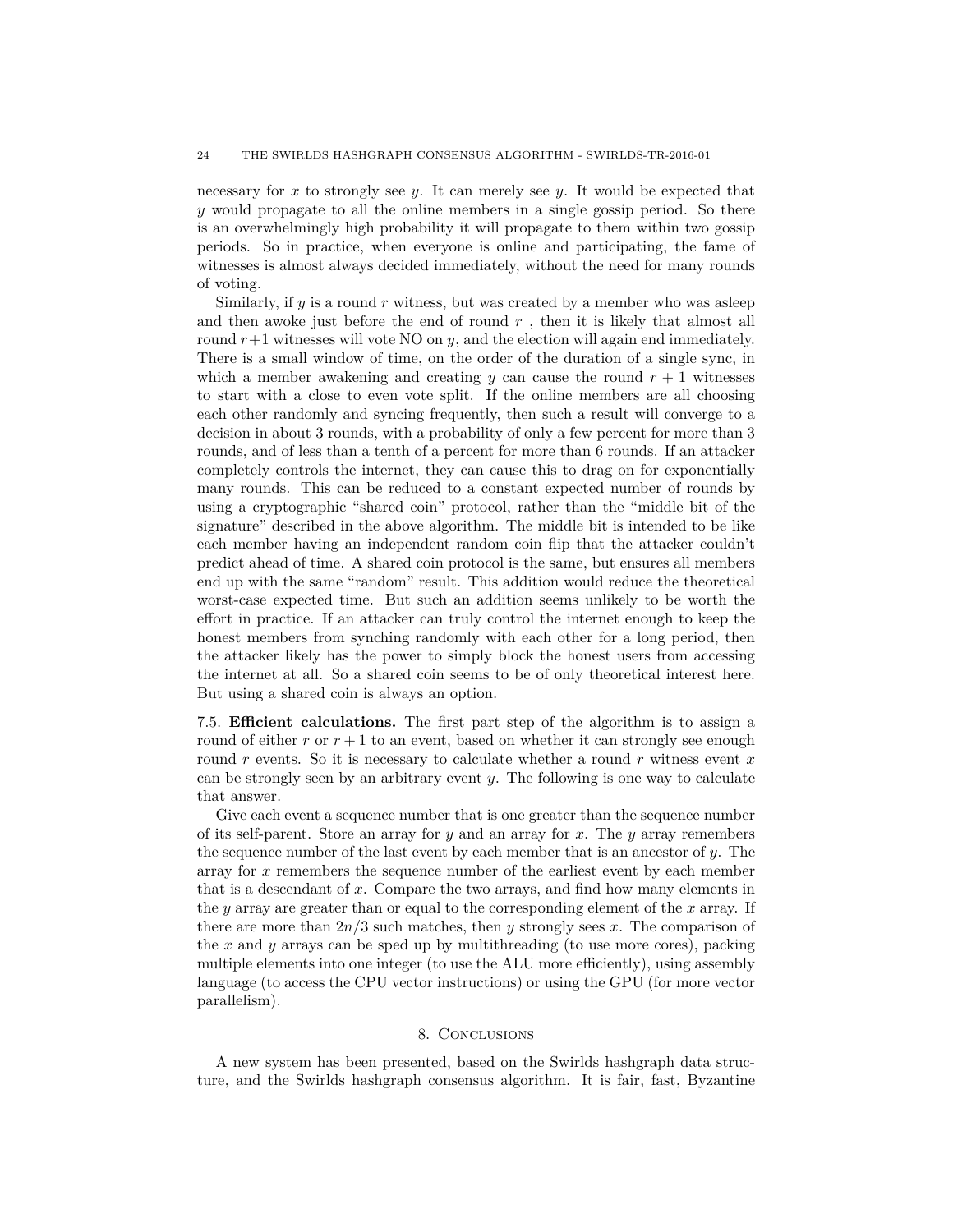fault tolerant, and extremely bandwidth efficient due to virtual voting. The algorithm is given in pseudocode in the figures, using an imperative language, but it is also very natural to describe it in a functional form. The appendix gives the algorithm in a functional form, which is concise, and may be of interest.

#### **REFERENCES**

- [1] Miguel Castro and Barbara Liskov. Practical byzantine fault tolerance. In *Proceedings of the Third Symposium on Operating Systems Design and Implementation*, OSDI '99, pages 173–186, Berkeley, CA, USA, 1999. USENIX Association.
- [2] Leslie Lamport, Robert Shostak, and Marshall Pease. The byzantine generals problem. *ACM Trans. Program. Lang. Syst.*, 4(3):382–401, July 1982.
- [3] Michael J. Fischer, Nancy A. Lynch, and Michael S. Paterson. Impossibility of distributed consensus with one faulty process. *J. ACM*, 32(2):374–382, April 1985.
- [4] Leslie Lamport. The part-time parliament. *ACM Trans. Comput. Syst.*, 16(2):133–169, May 1998.
- [5] Diego Ongaro and John Ousterhout. In search of an understandable consensus algorithm. In *2014 USENIX Annual Technical Conference (USENIX ATC 14)*, pages 305–319, Philadelphia, PA, June 2014. USENIX Association.
- [6] Andrew Miller, Yu Xia, Kyle Croman, Elaine Shi, and Dawn Song. The honey badger of bft protocols. Cryptology ePrint Archive, Report 2016/199, 2016. http://eprint.iacr.org/.
- [7] Allen Clement, Edmund Wong, Lorenzo Alvisi, Mike Dahlin, and Mirco Marchetti. Making byzantine fault tolerant systems tolerate byzantine faults. In *Proceedings of the 6th USENIX Symposium on Networked Systems Design and Implementation*, NSDI'09, pages 153–168, Berkeley, CA, USA, 2009. USENIX Association.
- [8] Satoshi Nakamoto. Bitcoin: A peer-to-peer electronic cash system. posted to the internet November, 2008, 2008. http://bitcoin.org/bitcoin.pdf.
- Giulio Prisco. Intel develops 'Sawtooth Lake' distributed ledger technology for the Hyperledger project. *Bitcoin Magazine*, April 2016.
- [10] Dag-Erling Smorgrav. FreeBSD quarterly status report. Posted on FreeBSD.org, 2013. http: //www.freebsd.org/news/status/report-2013-09-devsummit.html#Security.
- [11] Miguel Miguel Correia, Giuliana Santos Veronese, Nuno Ferreira Neves, and Paulo Verissimo. Byzantine consensus in asynchronous message-passing systems: a survey. *International Journal of Critical Computer-Based Systems*, 2(2):141–161, 2011.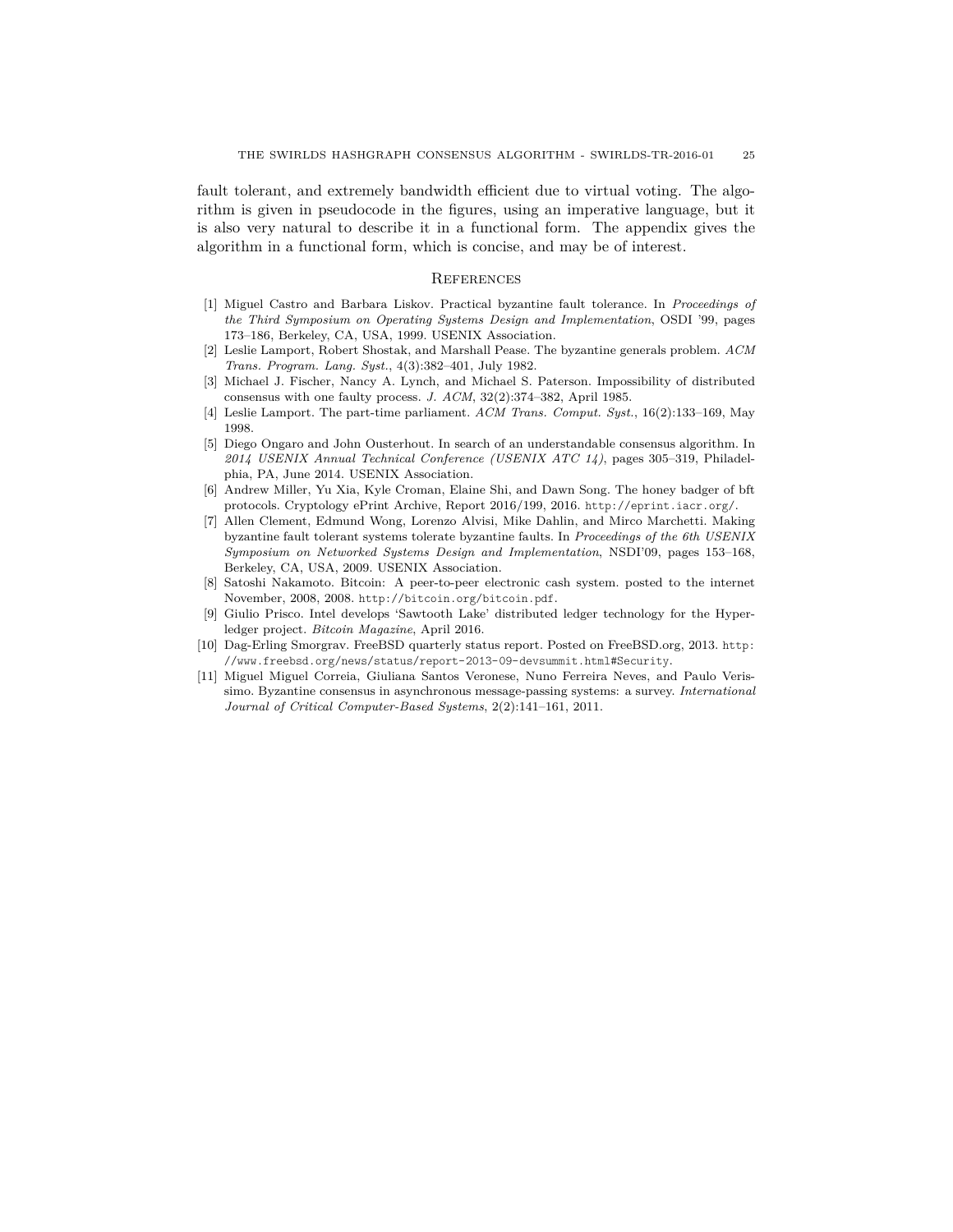9. Appendix A: Consensus algorithm in functional form

An event is a tuple  $e=\{p,h,t,i,s\}$  where:

| $=$ payload(e)<br>$\boldsymbol{p}$ | $=$ the "payload" data, such as a list of transactions         |
|------------------------------------|----------------------------------------------------------------|
| $=$ hashes(e)<br>$\hbar$           | $=$ a list of hashes of the event's parents, self-parent first |
| $= time(e)$<br>$\,t\,$             | $=$ creator's claimed date and time of the event's creation    |
| $= \text{creator}(e)$<br>i         | $=$ creator's ID number                                        |
| $= sig(e)$<br>$\boldsymbol{s}$     | = creator's digital signature of $\{p, h, t, i\}$              |
| $\text{parents}(x)$<br>$=$         | set of events that are parents of event x                      |
| selfParent(x)<br>$=$               | the self-parent of event x, or $\varnothing$ if none           |
| $=$<br>$\boldsymbol{n}$            | the number of members in the population                        |
| $\overline{c}$<br>$=$              | frequency of coin rounds (such as $c = 10$ )                   |
| $\boldsymbol{d}$<br>$=$            | rounds delayed before start of election (such as $d = 1$ )     |
| E<br>$=$                           | the set of all events in the hashgraph                         |
| $E_0$<br>$=$                       | $E \cup \{\varnothing\}$                                       |
| T<br>$=$                           | set of all possible ( <i>time</i> , <i>date</i> ) pairs        |
| $\mathbb B$<br>$=$                 | ${true, false}$                                                |
| $\mathbb N$<br>$=$                 | $\{1, 2, 3, \}$                                                |
| parents                            | $E \to 2^E$<br>$\mathbf{r}$                                    |
| selfParent                         | $\colon E \to E_0$                                             |
| ancestor                           | : $E \times E \rightarrow \mathbb{B}$                          |
|                                    | selfAncestor : $E \times E \rightarrow \mathbb{B}$             |
| manyCreators                       | : $2^E \rightarrow \mathbb{B}$                                 |
| see                                | : $E \times E \rightarrow \mathbb{B}$                          |
| stronglySee                        | : $E \times E \rightarrow \mathbb{B}$                          |
| selfParentRound                    | $E \to \mathbb{N}$                                             |
| round                              | $E \to \mathbb{N}$                                             |
| witness                            | $E\to\mathbb{B}$                                               |
| $\mathrm{diff}$                    | $E \times E \rightarrow \mathbb{I}$                            |
| votes                              | $E\times E\times \mathbb{B} \to \mathbb{N}$                    |
| fractTrue                          | $E \times E \rightarrow \mathbb{R}$                            |
| decide                             | $E \times E \rightarrow \mathbb{B}$<br>$\mathcal{L}$           |
| copyVote                           | $E\times E\to\mathbb{B}$<br>$\mathcal{L}$                      |
| vote                               | : $E \times E \rightarrow \mathbb{B}$                          |
| famous                             | $E\to\mathbb{B}$                                               |
| uniqueFamous                       | $E\to\mathbb{B}$                                               |
| roundsDecided                      | $\mathbb{N} \to \mathbb{B}$                                    |
| roundReceived                      | $\mathbf{r}$<br>$E \to \mathbb{N}$                             |
| timeReceived                       | $E \to \mathbb{T}$<br>$\bullet$                                |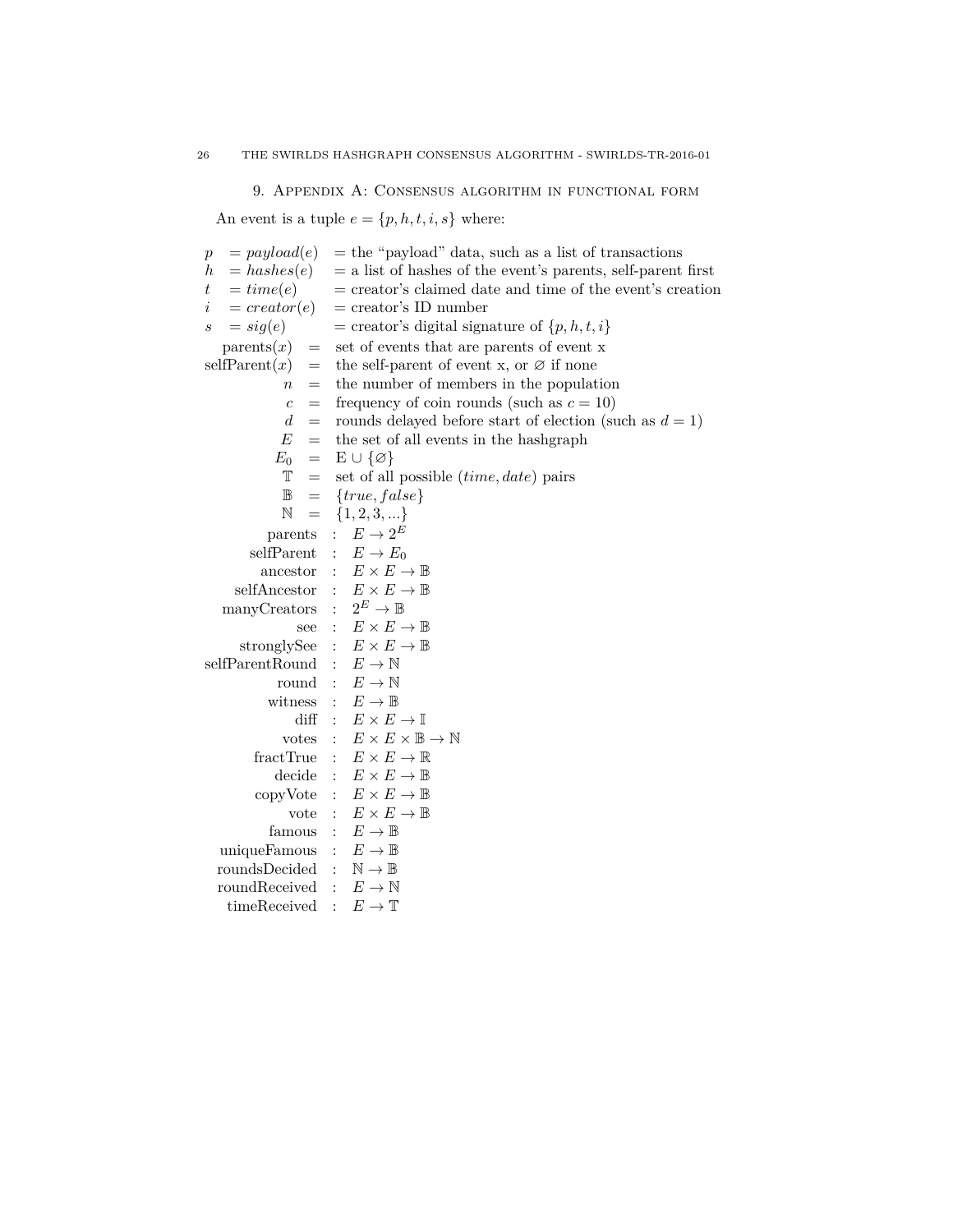| $\arccosar(x, y)$        | $=$               | true if x can reach y by following 0 or more parent edges        |
|--------------------------|-------------------|------------------------------------------------------------------|
| selfAncestor(x, y)       | $=$               | true if x can reach y by following 0 or more selfParent edges    |
| $\text{manyCreators}(S)$ | $=$               | true if the set of events S has more than $2n/3$ events,         |
|                          |                   | and all have distinct creators?                                  |
| $\sec(x, y)$             | $\!\!\!=\!\!\!\!$ | true if y is an ancestor of x, but no fork of y is an            |
|                          |                   | ancestor of x                                                    |
| stronglySee $(x, y)$     | $=$               | true if x can see events by more than $2n/3$ creators, each of   |
|                          |                   | which sees y                                                     |
| selfParentRound(x)       | $=$               | the maximum created round of all parents of x (or 1 if           |
|                          |                   | there are none)                                                  |
| round $(x)$              | $=$               | the created round of x                                           |
| witness $(x)$            | $=$               | true if x has a greater created round than its selfParent        |
| diff(x, y)               | $=$               | round $(x)$ - round $(y)$                                        |
| $\text{votes}(x, y, v)$  | $=$               | the number of votes equal to v about the fame of                 |
|                          |                   | witness y collected by witness x from witnesses in the           |
|                          |                   | previous round                                                   |
| fractTrue(x, y)          | $=$               | fraction of votes equal to true, regarding the fame of           |
|                          |                   | witness y, collected by witness x, from witnesses in             |
|                          |                   | the previous round                                               |
| $\text{decide}(x, y)$    | $=$               | true if x (or its self ancestor) "decided" for the election      |
|                          |                   | for witness y (and therefore that member will never change       |
|                          |                   | its vote about y again)                                          |
| $copy\text{Vote}(x, y)$  | $=$               | true if x should simply copy its selfParent's vote about the     |
|                          |                   | fame of witness y (or x is not a witness, or has already         |
|                          |                   | decided earlier)                                                 |
| $\mathrm{vote}(x, y)$    | $=$               | the vote by witness x about the fame of witness y (true for      |
|                          |                   | famous, false for not)                                           |
| famous $(x)$             | $=$               | true if x is famous (i.e., has had its fame decided by someone,  |
|                          |                   | and their vote was true)                                         |
| uniqueFamous $(x)$       | $=$               | true if x is famous and is the only famous witness in that round |
|                          |                   | by that creator                                                  |
| roundsDecided $(r)$      | $=$               | true if all known witnesses had their fame decided, for both     |
|                          |                   | round r and all earlier rounds                                   |
| roundReceived $(x)$      | $=$               | the round received for event x                                   |
| timeReceived(x)          | $=$               | the consensus timestamp for event x                              |
|                          |                   |                                                                  |